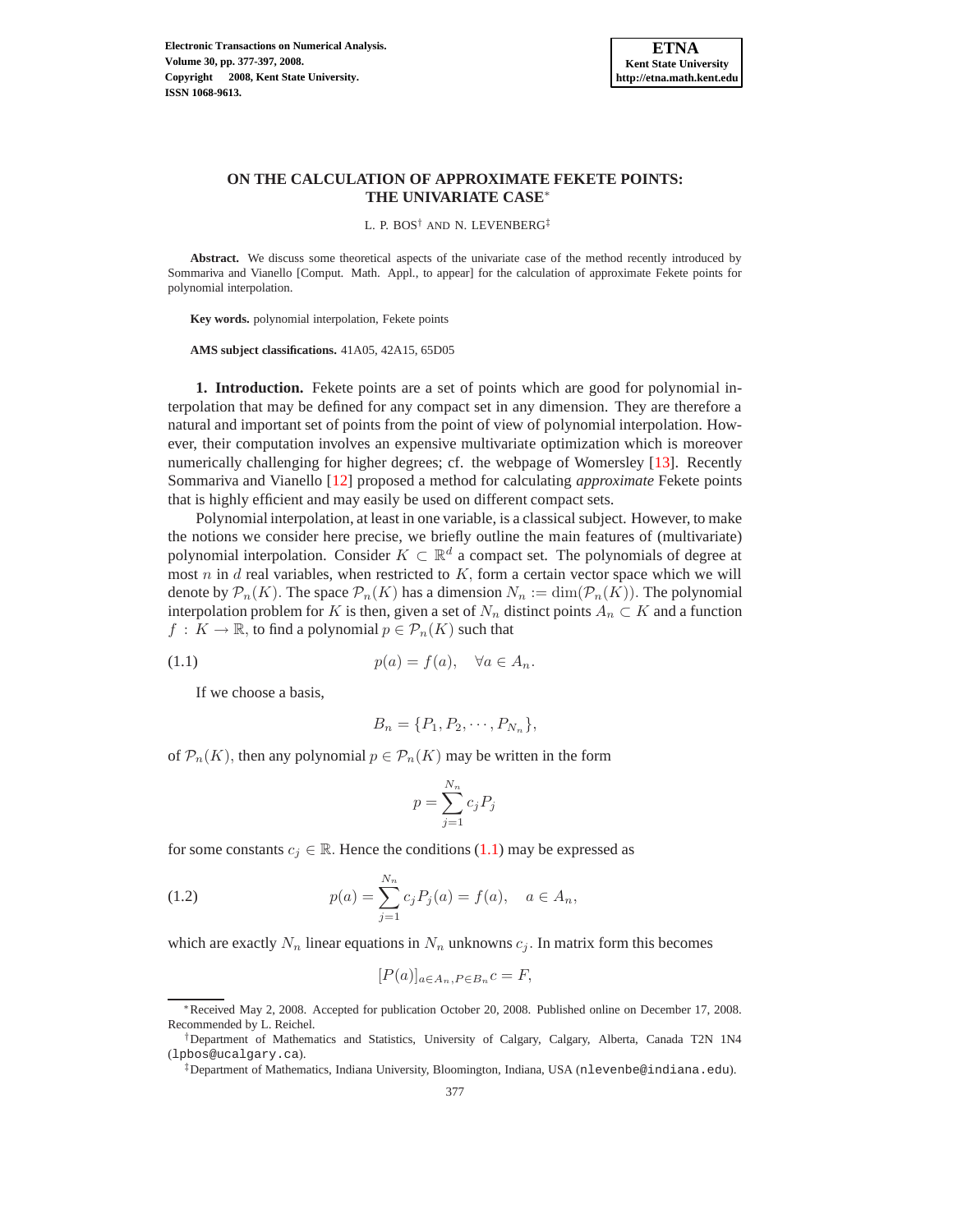**ETNA Kent State University http://etna.math.kent.edu**

#### 378 L. BOS AND N. LEVENBERG

where  $c \in \mathbb{R}^{N_n}$  is the vector formed of the  $c_j$  and F is the vector of function values  $f(a)$ ,  $a \in A_n$ . This linear system has a unique solution precisely when the so-called Vandermonde determinant

(1.3) 
$$
\text{vdm}(A_n; B_n) := \det([P(a)]_{P \in B_n, a \in A_n}) \neq 0.
$$

If this is the case, then the interpolation problem [\(1.1\)](#page-0-0) is said to be *correct*.

Supposing then that the interpolation problem  $(1.1)$  is correct, we may write the interpolating polynomial in so-called Lagrange form as follows. For  $a \in A_n$  set

<span id="page-1-0"></span>(1.4) 
$$
\ell_a(x) := \frac{\text{vdm}(A_n \setminus \{a\} \cup \{x\}; B_n)}{\text{vdm}(A_n; B_n)}.
$$

Note that the numerator is just the Vandermonde determinant with the interpolation point  $a \in A_n$  replaced by the variable  $x \in \mathbb{R}^d$ .

It is easy to see that  $\ell_a \in \mathcal{P}_n(K)$ . Moreover  $\ell_a(b) = \delta_{ab}$ , the Kronecker delta, for  $b \in A_n$ . Using these so-called Fundamental Lagrange Interpolating Polynomials we may write the interpolant of  $(1.1)$  as

(1.5) 
$$
p(x) = \sum_{a \in A_n} f(a) \ell_a(x).
$$

The mapping  $f \to p$  is a projection and hence we write  $p = L_{A_n}(f)$ . If we regard both  $f, p \in C(K)$  then the operator  $L_{A_n}$  has operator norm (as is not difficult to see)

$$
||L_{A_n}|| = \max_{x \in K} \sum_{a \in A_n} |\ell_a(x)|.
$$

This operator norm, called the Lebesgue constant, gives a bound on how far the interpolant is from the best uniform polynomial approximant to  $f$ . It follows that the quality of approximation to  $f$  provided by the interpolant  $p$  is indicated by the size of the Lebsegue constant, the smaller it is the better.

Now, suppose that  $F_n \subset K$  is a subset of  $N_n$  distinct points for which  $A_n = F_n$ maximizes  $|\text{vdm}(A_n; B_n)|$ . Then by [\(1.4\)](#page-1-0), each supremum norm

(1.6) 
$$
\max_{x \in K} |\ell_a(x)| \le 1, \quad a \in F_n
$$

and hence the corresponding Lebesgue constants are such that

$$
||L_{A_n}|| \leq N_n,
$$

i.e., the Lebesgue constants grow polynomially in  $n$ , which is the best that is known in general. Such a set  $F_n$  (it may not be unique) is called a set of (true) Fekete points of degree n for  $K$  and provide, for any  $K$ , a good (typically excellent) set of interpolation points. For more on Fekete points (and polynomial interpolation) we refer the reader to [\[4\]](#page-20-2) (and its references). Note that the Fekete point sets  $F_n$  and also the Lebesgue constants  $||L_{A_n}||$  are independent of the basis  $B_n$ . We also remark that for each degree n, the Fekete points  $F_n$ , form a *set*, i.e., they do not provide an ordering of the points. In applications, especially for high degrees, the ordering of the points can be important. One such ordering is provided by the so-called Leja points; see, for example, [\[10,](#page-20-3) [1\]](#page-20-4). Note, however, that the Leja points provide an ordering of all the points *up to* those of degree n, whereas the Fekete points are for *only* degree n. Once a set of Fekete points has been calculated they can be ordered by the Leja method, but we do not pursue that here.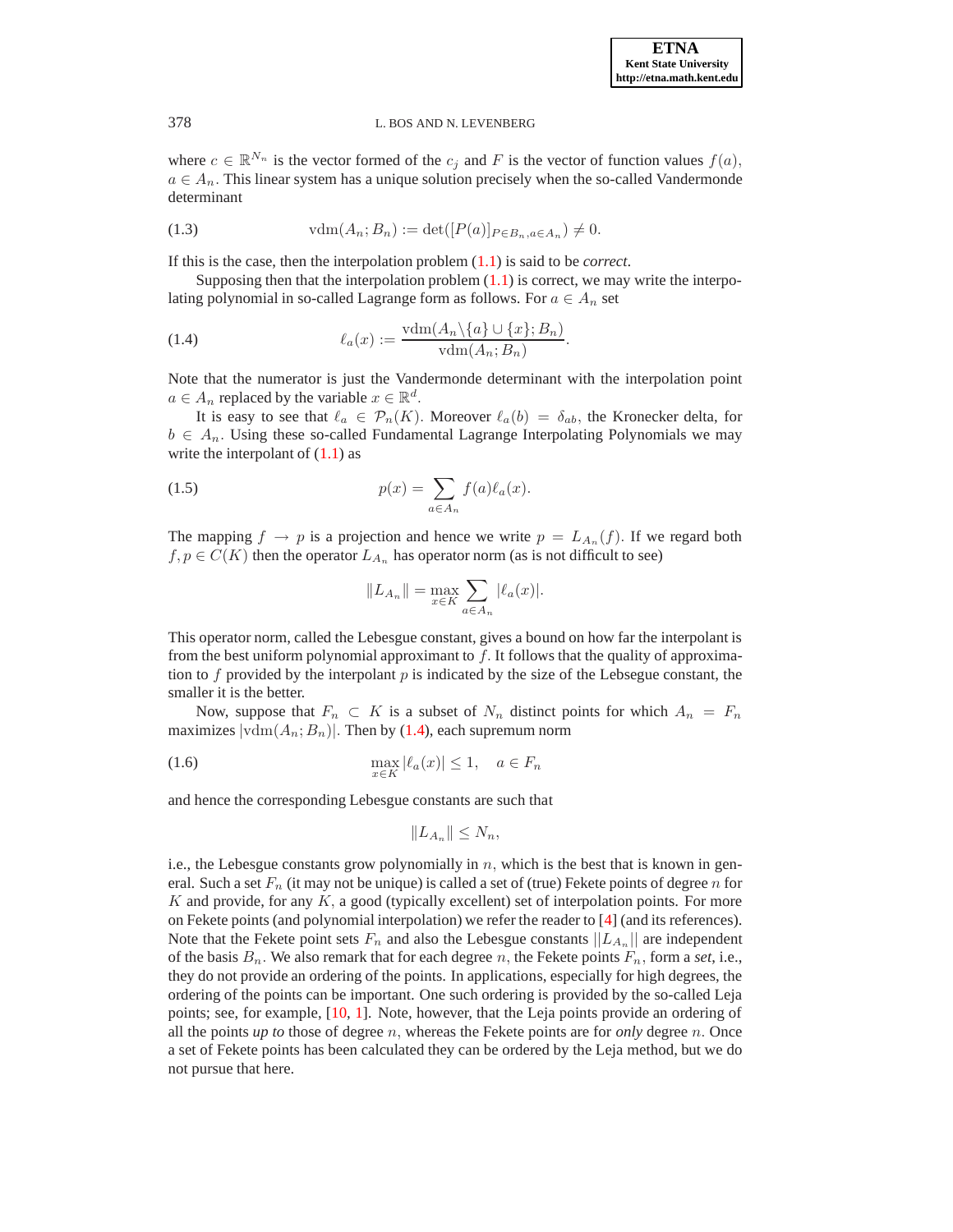Now for the Sommariva-Vianello method. Here is some MATLAB code that implements the algorithm to find 21 (degree 20) approximate Fekete interpolation points for the interval  $[-1, 1]$ :

```
n=21; % number of interpolation points
m=1000; x=1inspace(-1,1,m); \text{\&} discrete model of [-1,1]A = gallery('chebvand',n,x);
% A is the n by m Vandermonde matrix
% in the Chebyshev polynomial basis
b=rand(n,1); % a random rhs
y = A \bigr) % y is the MATLAB solution of Ay=b
pp=y=0; % vector of indices of the non-zero elements of ypts=x(pp) % selects the points from x according to pp
```
Before explaining what this code does, we give some example results. In Figure [1.1](#page-3-0) we show the approximate Fekete points computed by the above code (marked by  $+$ ) as well as the true Fekete points, the extended Chebyshev points and also the so-called Leja points. Note how remarkably close the approximate Fekete points are to the true Fekete points. In comparison, the Vandermonde determinant (using the Chebyshev basis) for the true Fekete points is  $1.532 \cdot 10^{11}$  (the maximum possible), whereas, for the approximate Fekete points, it is <sup>1</sup>.503·10<sup>11</sup>. For the extended Chebyshev points (a well-known set of *excellent* interpolation points for  $[-1, 1]$ ), this determinant is  $1.265 \cdot 10^{11}$ . As we shall see in Theorem [4.1](#page-18-0) below, the values of the Vandermonde determinants for the approximate Fekete points are sufficiently close to the values of the Vandermonde determinants for the true Fekete points to allow us to conclude that these two sets of points are asymptotically the same.

Further, the Lebesgue constant for the true Fekete points is approximately 2.6, while for the approximate Fekete points it is approximately 2.8 and for the extended Chebyshev points approximately 2.9. The reader may be interested to note that for 21 equally spaced points on the interval [−1, 1] the Lebesgue constant is approximately 10986.5, i.e., significantly greater. We note the classical results that for  $n+1$  Chebyshev points in the interval and  $2n+1$  equally spaced points on a circle, the Lebesgue constants grow like  $c \ln(n)$  (and this order of growth is optimal). This is further discussed in Section [3.2.](#page-6-0)

We hope that these results convince the reader that the Sommariva-Vianello algorithm is indeed promising. The purpose of this paper is to discuss some of the theoretical aspects of the algorithm; to hopefully explain why this algorithm gives such good results. Numerical implementation is discussed in  $[12]$ . In the next section we show how the procedure is related to a natural greedy algorithm for constructing submatrices of maximal determinant. We give concrete examples of the algorithm in Section [3.](#page-4-0) Finally, in Section [4](#page-17-0) we prove that the algorithm produces points which asymptotically exhibit the same behavior as that of the true Fekete points for a finite union of nondegenerate compact, connected sets in the complex plane.

**2. The relation to a greedy algorithm for maximum volume submatrices.** The key to understanding how the code segment works is the command  $y = A \ b$ . First observe that the command A=chebvand(n, x) produces the Vandermonde matrix of the first n Chebyshev polynomials evaluated at the points of the vector x. Specifically, the  $(i, j)$  entry of A is  $T_{i-1}(x_i)$  so that the *i*th row of A corresponds to the Chebyshev basis polynomial  $T_{i-1}$ and the jth column of A corresponds to the jth point in  $x, x<sub>j</sub>$ . Hence selecting a subset of columns of  $A$  corresponds to selecting a subset of the points of the vector  $x$ .

Now, note that the matrix  $A \in \mathbb{R}^{n \times m}$  with  $n = 21$  and  $m = 1000$ , in this case, so that the linear system  $Ay = b$  is severely underdetermined. MATLAB resolves this problem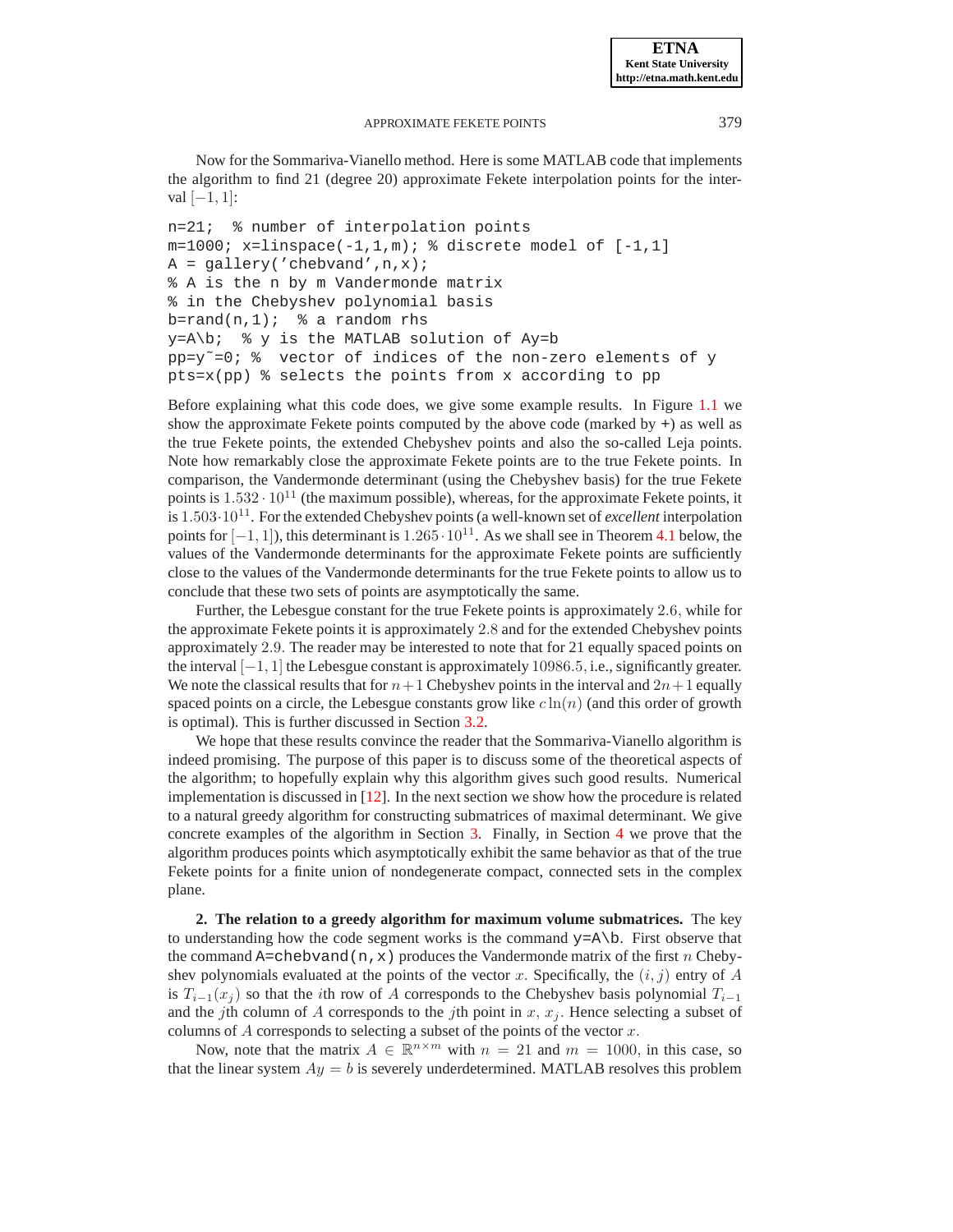

<span id="page-3-0"></span>FIG. 1.1. *Plot of various point sets for*  $n = 21$ 

by first computing the QR factorization of  $A$  ( $Q \in \mathbb{R}^{n \times n}$ , orthogonal and  $R \in \mathbb{R}^{n \times m}$ , upper triangular) with column pivoting; cf. [\[7,](#page-20-5) §5.4]. The basics of this algorithm are easy to describe. In fact, the pivoting is a procedure to select the  $n$  "most significant" among the  $m >> n$  columns of A.

The first column selected is the one of largest euclidean length – call this column  $a_1 \in \mathbb{R}^n$ . Then, an orthogonal matrix  $Q_1 \in \mathbb{R}^{n \times n}$  is chosen that maps  $a_1$  to the first column of an upper triangular matrix, i.e.,  $\pm ||a_1||_2e_1$ . Here we use the notation  $|| \cdot ||_2$  to denote the euclidean  $(\ell_2)$ norm of a vector in  $\mathbb{R}^m$  or  $\mathbb{C}^m$  (*m* may vary). Also, we use a dot "<sup>\*</sup>" to denote the euclidean inner product. We then compute

<span id="page-3-1"></span>(2.1) 
$$
Q_1 A = \begin{bmatrix} \pm \|a_1\|_2 & * & \cdots & * \\ 0 & & A_1 \\ 0 & & & \\ 0 & & & \end{bmatrix},
$$

where  $A_1 \in \mathbb{R}^{(n-1)\times(m-1)}$ . Then these two operations are repeated to the matrix  $A_1, A_2 \in \mathbb{R}^{(n-1)\times(m-1)}$ .  $\mathbb{R}^{(n-2)\times(m-2)}$  and so on. After *n* steps, we arrive at  $Q = Q_1 \cdots Q_{n-2} Q_{n-1}$  and  $R = A_{n-1}$ . Once these have been calculated, MATLAB solves the system

$$
\widehat{A}\widehat{y}=b,
$$

where  $\hat{A} \in \mathbb{R}^{n \times n}$  consists of the *n* columns so selected and  $\hat{y} \in \mathbb{R}^n$ . The other entries of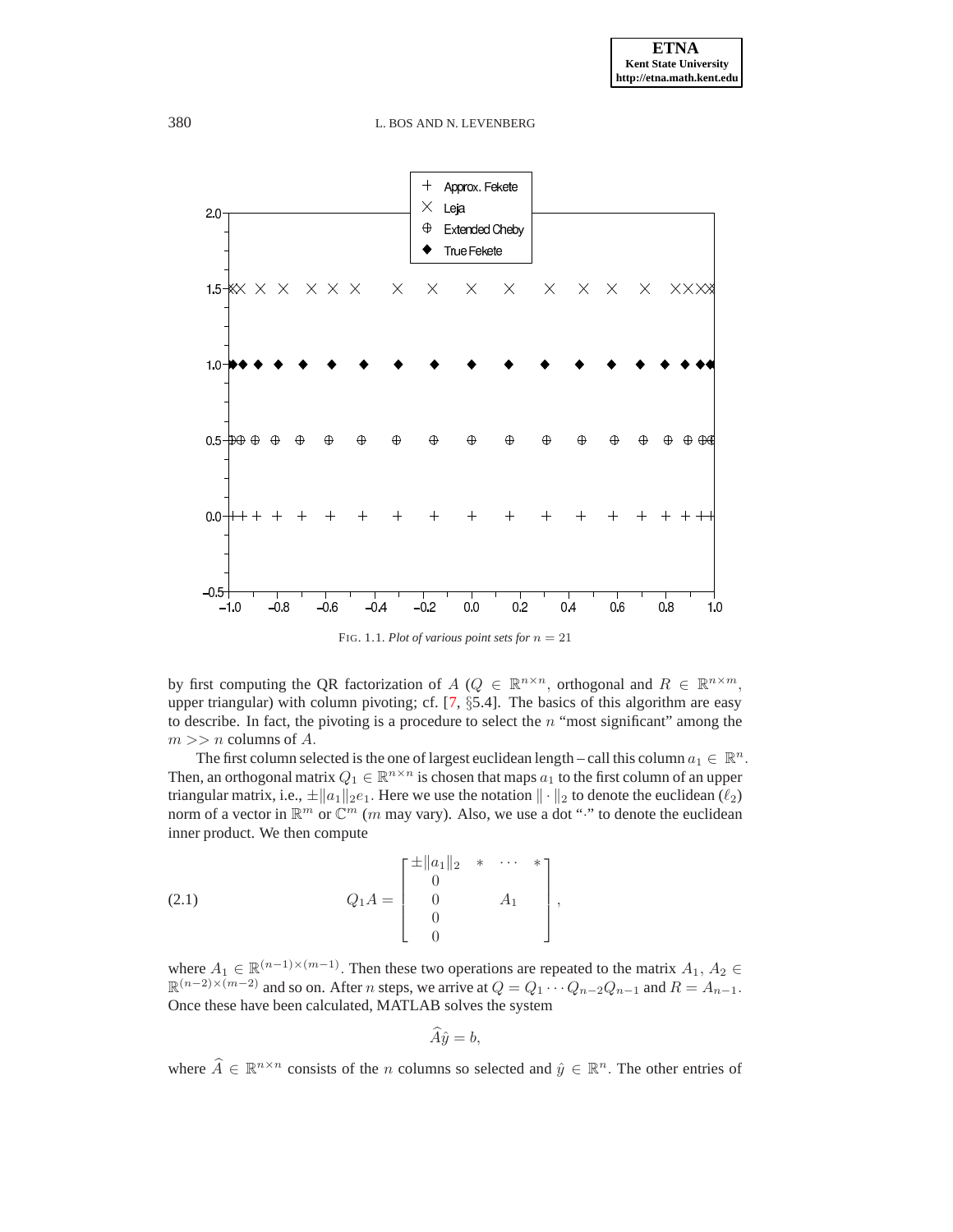$y \in \mathbb{R}^m$  are set to 0. Hence the command  $pp=y^{\sim}=0$ ; in the code segment above gives the indices of the selected columns.

Let us look now at the second column of  $A$  that the algorithm selects (the first is the one of longest euclidean length). This would correspond to the column of  $A_1$  (in  $\mathbb{R}^{n-1}$ ) of longest length. Let us call this longest column of  $A_1$ ,  $b_1 \in \mathbb{R}^{n-1}$ , and the corresponding column of  $A, a_2$ . Then by  $(2.1)$  we have

$$
Q_1 a_1 = \begin{bmatrix} \alpha \\ 0 \\ \cdot \\ \cdot \\ 0 \end{bmatrix}, \qquad Q_1 a_2 = \begin{bmatrix} \beta \\ b_1 \\ \cdot \\ \cdot \end{bmatrix},
$$

for  $\alpha = \pm ||a_1||_2$  and some  $\beta \in \mathbb{R}$ . We have then

$$
\begin{bmatrix} 0 \\ b_1 \\ c_2 \end{bmatrix} = Q_1 a_2 - \left\{ (Q_1 a_2) \cdot \frac{Q_1 a_1}{\|Q_1 a_1\|_2} \right\} \frac{Q_1 a_1}{\|Q_1 a_1\|_2},
$$

from which we see that



is the component of  $Q_1a_2$  orthogonal to  $Q_1a_1$  and hence  $||b_1||_2 \times ||Q_1a_1||_2$  is the area of the parallelogram generated by  $Q_1a_1$  and  $Q_1a_2$ . But  $Q_1$  is an orthogonal matrix and so  $||b_1||_2 \times ||Q_1a_1||_2$  is also the area of the parallelogram generated by  $a_1$  and  $a_2$ . It follows that the second column is chosen so that the area it generates with fixed  $a_1$  is maximal. Similarly, the third column is chosen so that the volume it generates with fixed  $a_1$  and  $a_2$  is maximal, and so on.

In summary, the pivoting procedure for the QR factorization selects columns as follows:

(1)  $a_1$  is the column of A of maximum euclidean length.

(2) Given  $a_1, \dots, a_k$ , the  $(k + 1)$ st column  $a_{k+1}$  is chosen so that the volume of the "box" generated by  $a_1, \dots, a_k, a_{k+1}$  is as large as possible.

This is precisely the standard Greedy Algorithm for constructing a maximal volume box from a collection of vectors. Note that, in principle, the algorithm selects the columns in a certain order. However, in the final result of the MATLAB command A\b this information is lost. As mentioned in the Introduction, in numerical applications the ordering of the points is important and a version of the command that saves the order information would be very useful. In this paper, however, we concentrate on the theoretical aspects of the *set* of points that the algorithm selects.

<span id="page-4-0"></span>**3. The continuous version of the algorithm.** Suppose that  $K \subset \mathbb{R}^d$  is compact. Given a basis  $B_n = \{P_1, P_2, \cdots, P_N\}$  for  $\mathcal{P}_n(K)$  the columns of the associated Vandermonde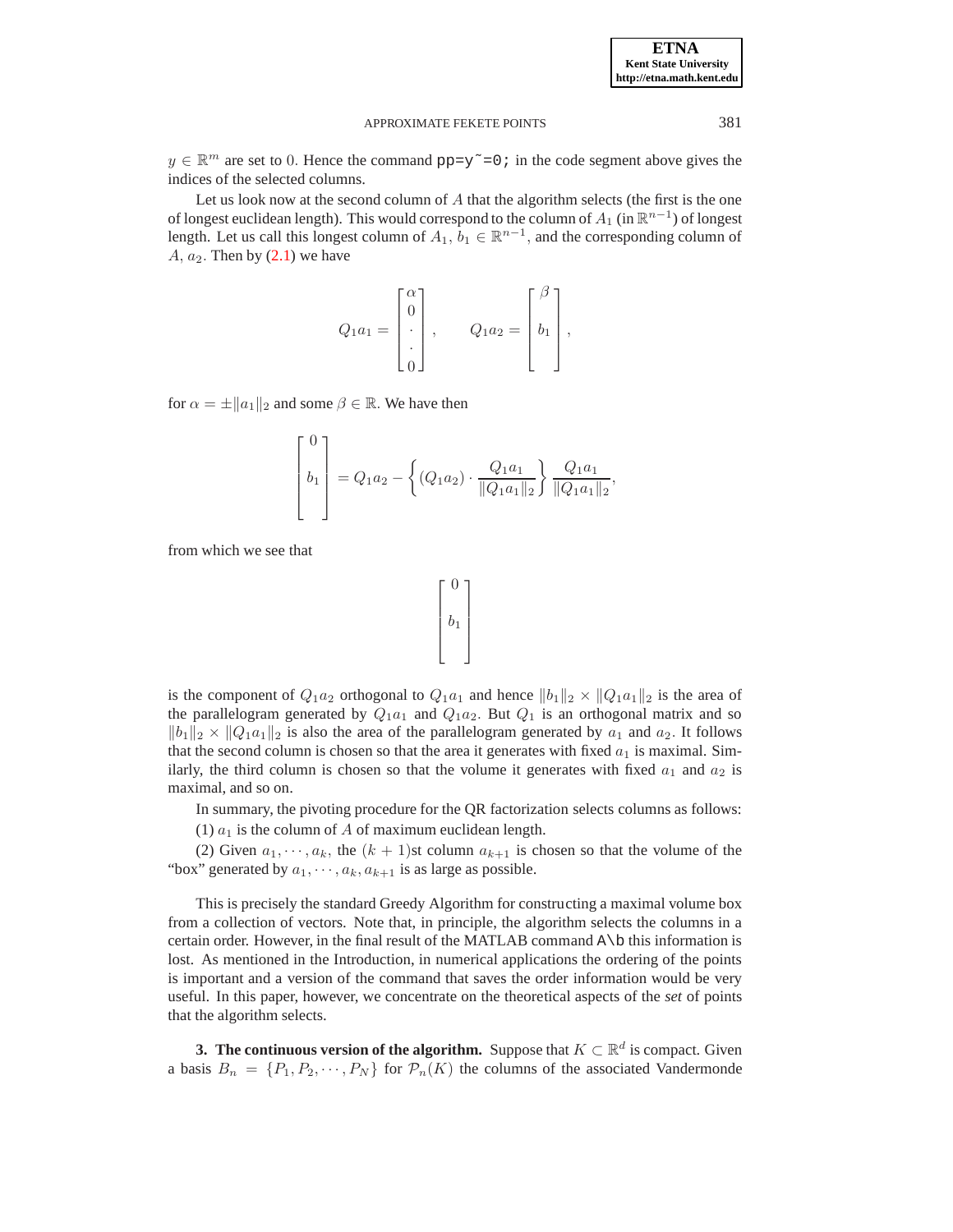matrix are of the form

$$
\vec{V}(x) := \begin{bmatrix} P_1(x) \\ P_2(x) \\ \vdots \\ P_N(x) \end{bmatrix}
$$

for some  $x \in K$ . Recalling that, for a Vandemonde matrix, selecting a subset of columns is equivalent to selecting a subset of points, we describe a continuous version of the Sommariva-Vianello Algorithm as follows:

(1) The first point  $x_1 \in K$  is chosen to maximize  $\|\vec{V}(x)\|_2$ .

(2) Given  $x_1, x_2, \dots, x_k$  the  $(k + 1)$ st point  $x_{k+1} \in K$  is chosen so that the volume generated by the columns  $\vec{V}(x_{k+1})$  and  $\vec{V}(x_1), \vec{V}(x_2), \cdots, \vec{V}(x_k)$  is as large as possible.

**3.1. First example: the unit circle.** Here we take K to be the unit circle so that  $\mathcal{P}_n(K)$ is the trigonometric polynomials of degree n with dimension  $N = 2n + 1$ . We take the orthonormal basis,

$$
B_n = \{\frac{1}{\sqrt{2\pi}}, \frac{1}{\sqrt{\pi}}\cos(\theta), \frac{1}{\sqrt{\pi}}\sin(\theta), \cdots, \frac{1}{\sqrt{\pi}}\cos(n\theta), \frac{1}{\sqrt{\pi}}\sin(n\theta)\},\
$$

with respect to the inner-product,

<span id="page-5-0"></span>(3.1) 
$$
\langle P_1, P_2 \rangle := \int_0^{2\pi} P_1(\theta) P_2(\theta) d\theta,
$$

so that

$$
\vec{V}(\theta) = \frac{1}{\sqrt{\pi}} \begin{bmatrix} 1/\sqrt{2} \\ \cos(\theta) \\ \sin(\theta) \\ \vdots \\ \sin(n\theta) \end{bmatrix}.
$$

In particular, we have

<span id="page-5-1"></span>(3.2) 
$$
\|\vec{V}(\theta)\|_2 = \sqrt{\frac{2n+1}{2\pi}}, \quad \forall \theta \in [0, 2\pi].
$$

More generally,

$$
\vec{V}(\theta) \cdot \vec{V}(\phi) = \frac{1}{\pi} \left\{ \frac{1}{2} + \sum_{k=1}^{n} \cos(k\theta) \cos(k\phi) + \sin(k\theta) \sin(k\phi) \right\}
$$

$$
= \frac{1}{\pi} \left\{ \frac{1}{2} + \sum_{k=1}^{n} \cos(k(\theta - \phi)) \right\}
$$

$$
= \frac{1}{2\pi} \frac{\sin(\frac{2n+1}{2}(\theta - \phi))}{\sin(\frac{\theta - \phi}{2})},
$$

which the reader will notice is the reproducing kernel for the space of trigonometric polynomials of degree at most  $n$ , equipped with the inner product  $(3.1)$ .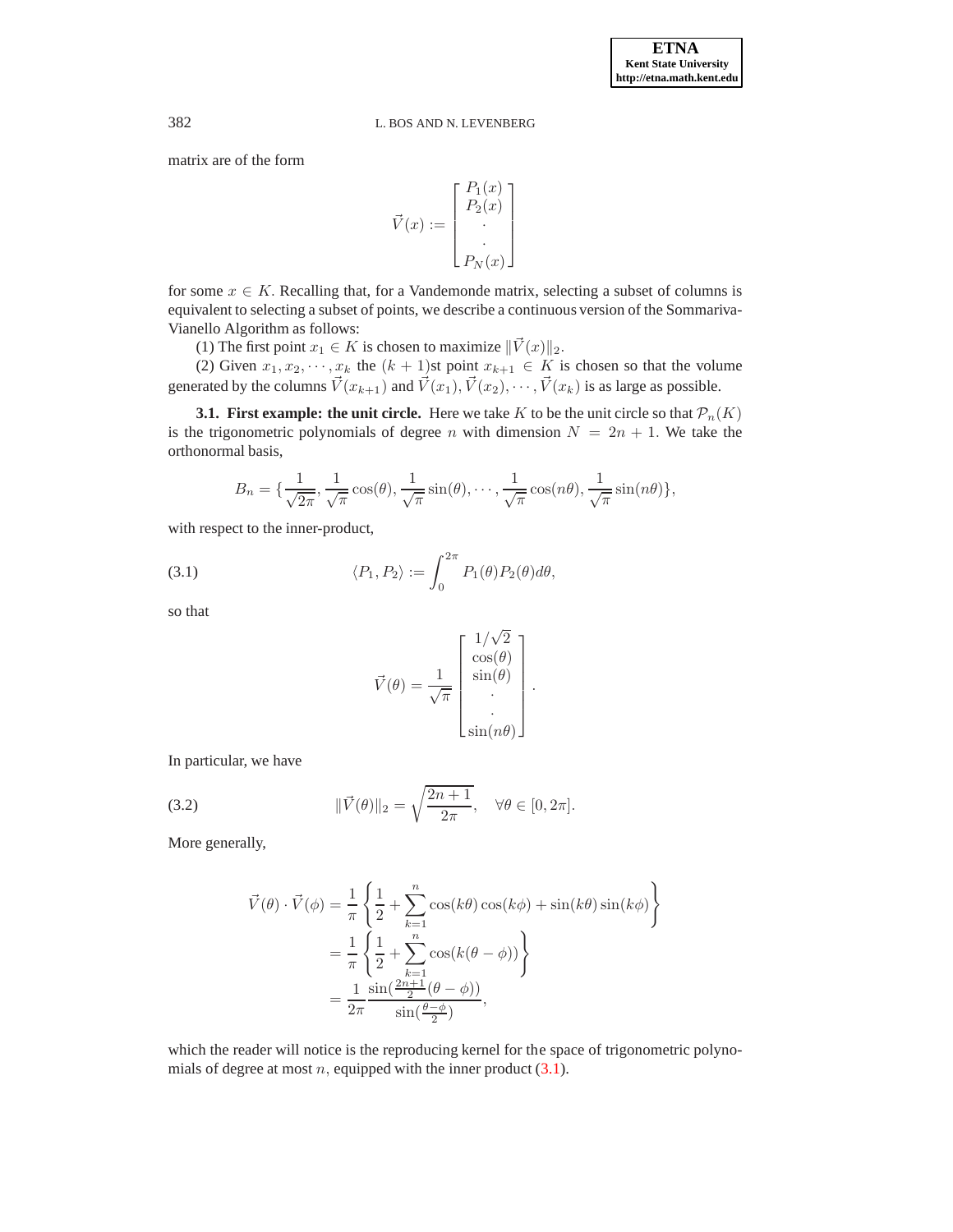| <b>ETNA</b>                  |
|------------------------------|
| <b>Kent State University</b> |
| http://etna.math.kent.edu    |

It follows that for *any* set of  $2n + 1$  equally spaced angles  $\{\theta_k\}, k = 0, 1, \dots, 2n$ , i.e., with  $\theta_k = \theta_0 + 2k\pi/(2n+1)$ ,

(3.3)  

$$
\vec{V}(\theta_j) \cdot \vec{V}(\theta_k) = \frac{1}{2\pi} \frac{\sin(\frac{2n+1}{2}(\theta_j - \theta_k))}{\sin(\frac{\theta_j - \theta_k}{2})}
$$

$$
= \frac{1}{2\pi} \frac{\sin(\frac{2n+1}{2}\frac{2(j-k)\pi}{2n+1})}{\sin(\frac{(j-k)\pi}{2n+1})}
$$

$$
= \frac{1}{2\pi} \frac{\sin((j-k)\pi)}{\sin(\frac{(j-k)\pi}{2n+1})}
$$

$$
= 0 \text{ for } j \neq k.
$$

In other words, the column vectors  $\vec{V}(\theta_i)$  and  $\vec{V}(\theta_k)$  are orthogonal for  $j \neq k$ . Conversely, for  $\theta \in [0, 2\pi]$  and fixed j,

$$
\vec{V}(\theta_j) \cdot \vec{V}(\theta) = 0 \Longrightarrow \sin(\frac{2n+1}{2}(\theta_j - \theta)) = 0
$$

$$
\Longrightarrow \theta_j - \theta = \frac{2k}{2n+1}\pi \quad \text{for some } k
$$

$$
\Longrightarrow \theta = \theta_{j-k}.
$$

What is the result of the Algorithm in this case? Since by [\(3.2\)](#page-5-1), the length of  $\vec{V}(\theta)$  is constant for all  $\theta \in [0, 2\pi]$ , the first point chosen will be *any*  $\theta_0 \in [0, 2\pi]$ . The second point θ will be so that the area generated by  $\vec{V}(\theta_0)$  and  $\vec{V}(\theta)$  is as large as possible. But as shown above,  $\vec{V}(\theta) \perp \vec{V}(\theta_0)$  iff  $\theta = \theta_j$  for some  $j \neq 0$ . Hence (noting that the lengths of  $\vec{V}(\theta)$  are the same for all  $\theta \in \mathbb{R}$ ) this area will be maximized by *any*  $\theta_i$ ,  $j \neq 0$ . Continuing, we see that the output of the Algorithm is a set of equally spaced angles  $\{\theta_i\}$ , generated in a random order, for some  $\theta_0 \in [0, 2\pi]$ . This is also a set of true Fekete points and we see that, in this case, the approximate Fekete points of the Algorithm are even true Fekete points.

<span id="page-6-0"></span>**3.2. Second example: the interval**  $[-1, 1] \subset \mathbb{R}^1$ . This example is a bit indirect. We construct a good set of interpolation points on  $[-1, 1]$  by first calculating approximate Fekete points on the unit circle  $S^1 \subset \mathbb{R}^2$  and projecting down, i.e.,  $(x, y) \to x \in [-1, 1]$ . Such indirect procedures are likley to be very useful also in several variables.

Since  $(x, \pm y)$  project to the same point x, in order to obtain  $n + 1$  points in  $[-1, 1]$  it is natural to look for an even number, 2n, points, symmetric under the mapping  $y \rightarrow -y$ , on the unit circle.

In this case the number of points (on the unit circle),  $2n$ , is not the dimension of trigonometric polynomials of some total degree and hence choosing the "best" basis is a bit more subtle. Here we use the basis

$$
(3.4) \quad B_n := \{\frac{1}{\sqrt{2}}, \cos(\theta), \sin(\theta), \cdots, \cos((n-1)\theta), \sin((n-1)\theta), \frac{1}{\sqrt{2}}\cos(n\theta)\}.
$$

Some words of explanation are in order. First of all,  $B_n$  spans the trigonometric polynomials of degree at most n with  $sin(n\theta)$  removed. This choice is made in anticipation that the  $2n$ equally spaced angles  $\theta_k = k\pi/n$ ,  $k = 0, 1, \dots, 2n-1$  are the best possible for the purposes of interpolation. Note that  $sin(n\theta)$  is equal to 0 precisely at these points, and hence must be removed from any candidate basis.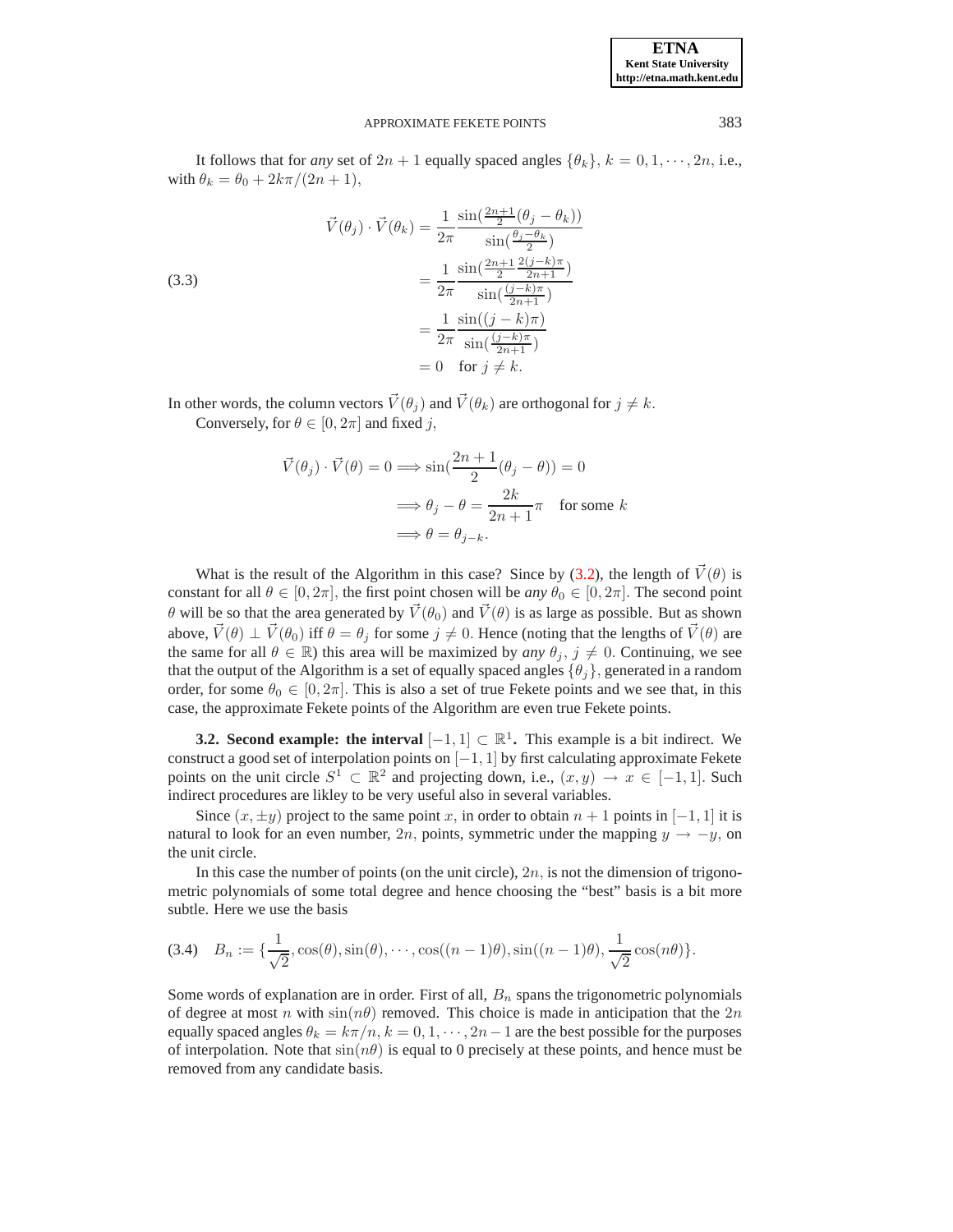The normalization constants  $1/\sqrt{2}$  for the first and last elements of  $B_n$  are in order that  $B_n$  is orthonormal with respect to the equally weighted discrete inner-product based on the equally spaced points  $\theta_k$ . Specifically, we have:

<span id="page-7-1"></span>LEMMA 3.1. *Suppose that*  $\theta_k := k\pi/n$ ,  $0 \le k \le 2n - 1$ *. Then the elements of*  $B_n$  *are orthonormal with respect to the inner-product*

<span id="page-7-2"></span>(3.5) 
$$
\langle p, q \rangle := \frac{1}{n} \sum_{k=0}^{2n-1} p(\theta_k) q(\theta_k)
$$

(and corresponding norm  $||p|| = \sqrt{\langle p, p \rangle}$ ). *Proof*. We first calculate

<span id="page-7-0"></span>(3.6) 
$$
\langle \cos(j\theta), \cos(m\theta) \rangle = \frac{1}{n} \sum_{k=0}^{2n-1} \cos(j\theta_k) \cos(m\theta_k)
$$

$$
= \frac{1}{2n} \sum_{k=0}^{2n-1} \{ \cos((j+m)\theta_k) + \cos((j-m)\theta_k) \}.
$$

Now, for integer  $t, 0 < t < 2n$ ,

$$
\sum_{k=0}^{2n-1} \cos(t\theta_k) = \Re \left( \sum_{k=0}^{2n-1} \exp(it\theta_k) \right)
$$

$$
= \Re \left( \sum_{k=0}^{2n-1} \exp(it\pi/n)^k \right)
$$

$$
= \Re \left( \frac{\exp(2it\pi) - 1}{\exp(it\pi/n) - 1} \right)
$$

$$
= 0.
$$

Hence, by [\(3.6\)](#page-7-0), for  $0 \le j < m \le n$  (and consequently  $0 \le j + m < 2n$  and also  $0 < |j - m| < 2n$ , we have

$$
\langle \cos(j\theta), \cos(m\theta) \rangle = 0.
$$

Also, for  $0 < j = m < n$ , we have

$$
\|\cos(j\theta)\|^2 = \langle \cos(j\theta), \cos(j\theta) \rangle
$$
  
= 
$$
\frac{1}{2n} \sum_{k=0}^{2n-1} (\cos(2j\theta_k) + 1)
$$
  
= 
$$
\frac{1}{2n} \left\{ 0 + \sum_{k=0}^{2n-1} 1 \right\} = 1.
$$

For  $j = m$ , we have

$$
\|\frac{1}{\sqrt{2}}\cos(n\theta)\|^2 = \frac{1}{4n} \sum_{k=0}^{2n-1} (\cos(2n\theta_k) + 1)
$$

$$
= \frac{1}{4n} \sum_{k=0}^{2n-1} (\cos(2k\pi) + 1) = 1.
$$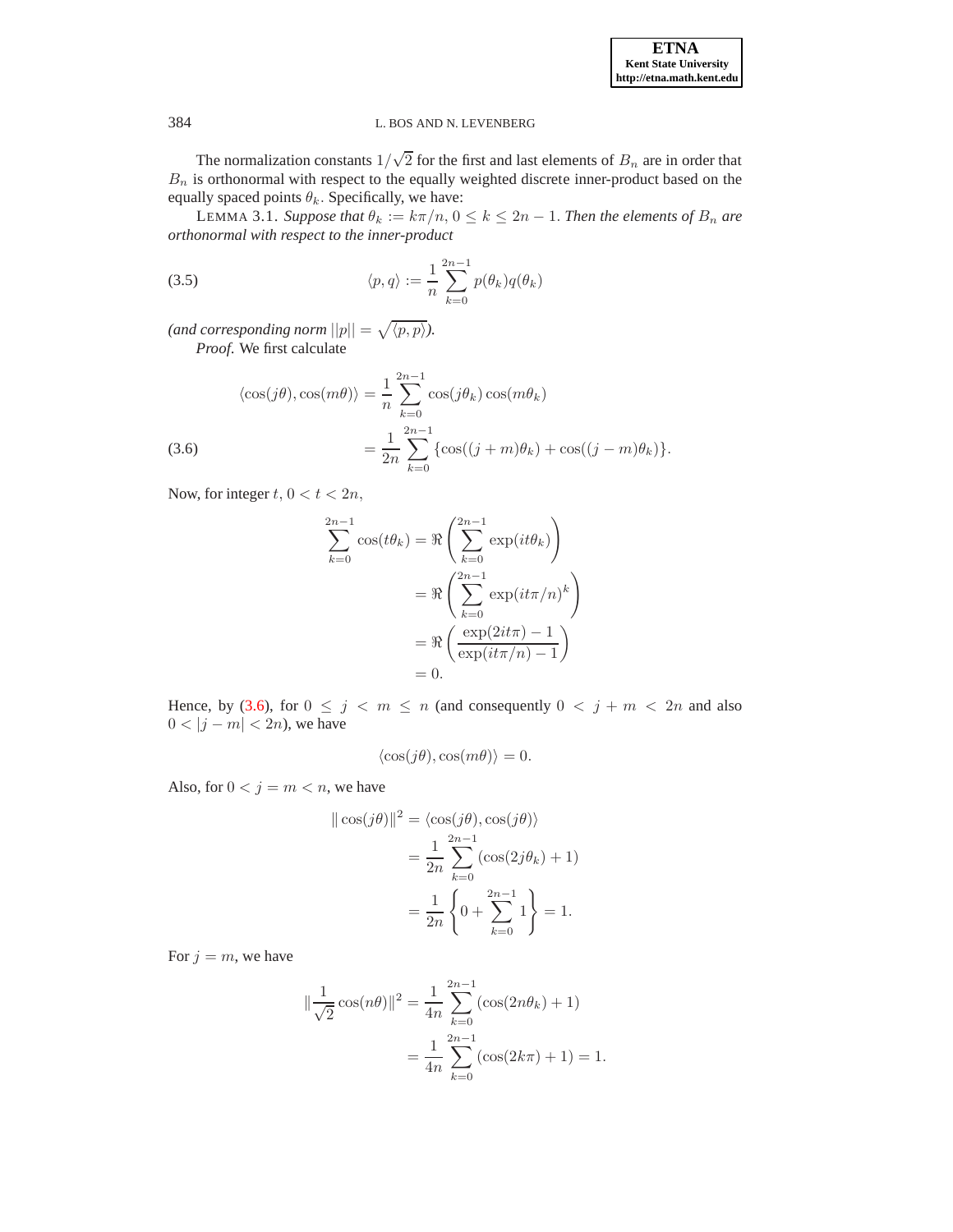For  $j = m = 0$ , we have

$$
\|\frac{1}{\sqrt{2}}\|^2 = \frac{1}{2n} \sum_{k=0}^{2n-1} 1 = 1.
$$

The calculations with the sines are similar and so we omit them.  $\Box$ 

With the basis  $B_n$  the columns of the Vandermonde matrix are

$$
\vec{V}(\theta) := \begin{bmatrix} 1/\sqrt{2} \\ \cos(\theta) \\ \sin(\theta) \\ \vdots \\ \sin((n-1)\theta) \\ \cos(n\theta)/\sqrt{2} \end{bmatrix} \in \mathbb{R}^{2n}.
$$

Note that by Lemma [3.1,](#page-7-1) the *rows* of the matrix

$$
V := [\vec{V}(\theta_0), \vec{V}(\theta_1), \cdots, \vec{V}(\theta_{2n-1})]
$$

are orthogonal and have the same euclidean length. It follows that  $V$  is a constant multiple of an orthognal matrix so that the *column* vectors are also orthogonal. In other words,

$$
\vec{V}(\theta_j) \perp \vec{V}(\theta_k) \qquad j \neq k.
$$

Note also that

$$
\begin{aligned} \|\vec{V}(\theta)\|_2^2 &= \frac{1}{2} + (n-1) + \frac{1}{2}\cos^2(n\theta) \\ &= \frac{2n-1}{2} + \frac{1}{2}\cos^2(n\theta), \end{aligned}
$$

which is maximized precisely at  $\theta = \theta_k$  for some k. Moreover,

$$
\begin{aligned} \|\vec{V}(\theta_k)\|_2^2 &= \frac{2n-1}{2} + \frac{1}{2}\cos^2(k\pi) \\ &= 2n, \qquad k = 0, 1, \cdots, 2n-1. \end{aligned}
$$

From these considerations it follows that the Algorithm, applied to the basis  $B_n$  and  $\theta \in [0, 2\pi]$  will select the angles  $\theta_k$ ,  $k = 0, 1, \dots, 2n - 1$ , in *some* random order.

The projected points are then  $\cos(k\pi/n)$ ,  $0 \le k \le n$ , which are precisely the so-called extended Chebyshev points. Hence the Algorithm again produces an excellent set of interpolation points.

Actually, from this setup it is easy to see why the Chebyshev points have small Lebesgue constant. Although this is somewhat tangential to our main purpose it is useful to record this here as it may also shed some light on the multivariate case.

The basic fact to note is that the trigonometric (span of  $B_n$ ) fundamental Lagrange polynomial for  $\theta_k$  is just

<span id="page-8-0"></span>(3.7) 
$$
\ell_{\theta_k}(\theta) = \frac{1}{n} K_n(\theta, \theta_k),
$$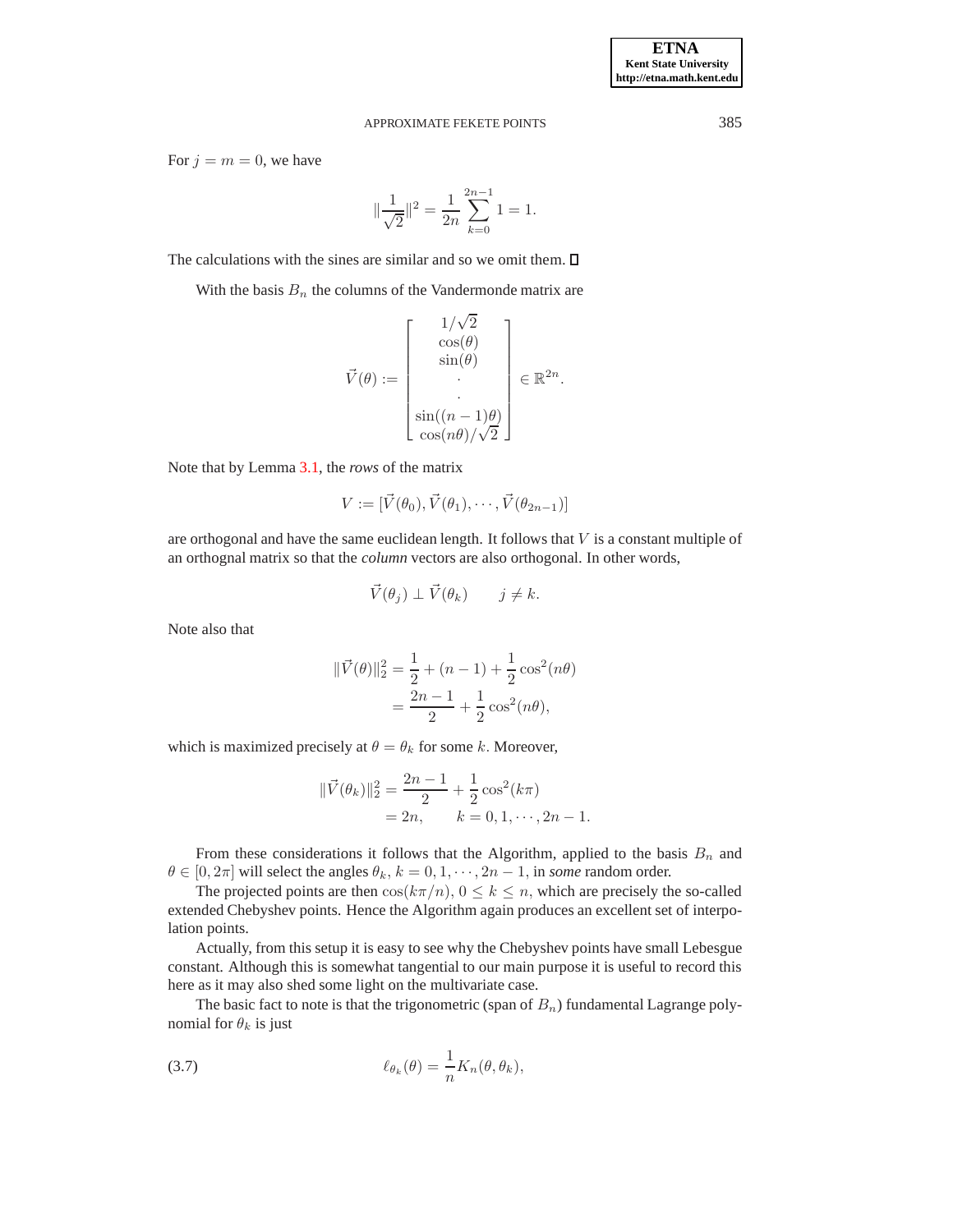where  $K_n(\theta, \phi)$  is the reproducing kernel for the span of  $B_n$  and inner-product [\(3.5\)](#page-7-2). That this holds is an example of a more general phenomenon. Indeed, we have for any  $p \in \text{span}(B_n)$ ,

$$
p(\theta_j) = \langle p(\theta), K_n(\theta_j, \theta) \rangle \quad \text{(reproducing property)}
$$
  
= 
$$
\frac{1}{n} \sum_{k=0}^{2n-1} p(\theta_k) K_n(\theta_j, \theta_k) \quad \text{(definition of (3.5))}
$$
  
= 
$$
\sum_{k=0}^{2n-1} p(\theta_k) \left( \frac{1}{n} K_n(\theta_j, \theta_k) \right).
$$

Then since  $p \in \text{span}(B_n)$  was arbitrary, it follows that

$$
\frac{1}{n}K_n(\theta_j, \theta_k) = \delta_{jk},
$$

and hence  $(1/n)K_n(\theta, \theta_k) \in \text{span}(B_n)$  indeed coincides with the fundamental Lagrange polynomial  $\ell_{\theta_k}(\theta)$ .

We may easily compute  $K_n$ . Indeed, by Lemma [3.1,](#page-7-1)  $B_n$  is orthonormal with respect to the inner-product  $(3.5)$  and we have

$$
K_n(\theta, \phi) = \frac{1}{2} + \sum_{k=1}^{n-1} (\cos(k\theta)\cos(k\phi) + \sin(k\theta)\sin(k\phi)) + \frac{1}{2}\cos(n\theta)\cos(n\phi)
$$
  
(3.8) 
$$
= \frac{1}{2} + \sum_{k=1}^{n-1} \cos(k(\theta - \phi)) + \frac{1}{2}\cos(n\theta)\cos(n\phi).
$$

Now note that from this formula for  $K_n$ , together with [\(3.7\)](#page-8-0) and the fact that  $\sin(n\theta_k) = 0$ ,  $\forall k$ , it follows that

$$
\ell_{\theta_k}(\theta) = \ell_{\theta_0}(\theta - \theta_k).
$$

We may simplify

(3.9)  
\n
$$
\ell_{\theta_0}(\theta) = \frac{1}{n} K_n(\theta, 0)
$$
\n
$$
= \frac{1}{n} \left( \frac{1}{2} + \sum_{k=1}^{2n-1} \cos(k\theta) + \frac{1}{2} \cos(n\theta) \right)
$$
\n
$$
= \frac{1}{2n} \frac{\sin(n\theta)}{\sin(\theta/2)} \cos(\theta/2)
$$

by a standard calculation.

From this it is easy to calculate

$$
\sum_{k=0}^{2n-1} \ell_{\theta_k}^2(\theta) = \frac{4n - 1 + \cos(2n\theta)}{4n} \le 1
$$

from which it follows that the Lebesgue function

$$
\sum_{k=0}^{2n-1} |\ell_{\theta_k}(\theta)| \le \sqrt{2n}.
$$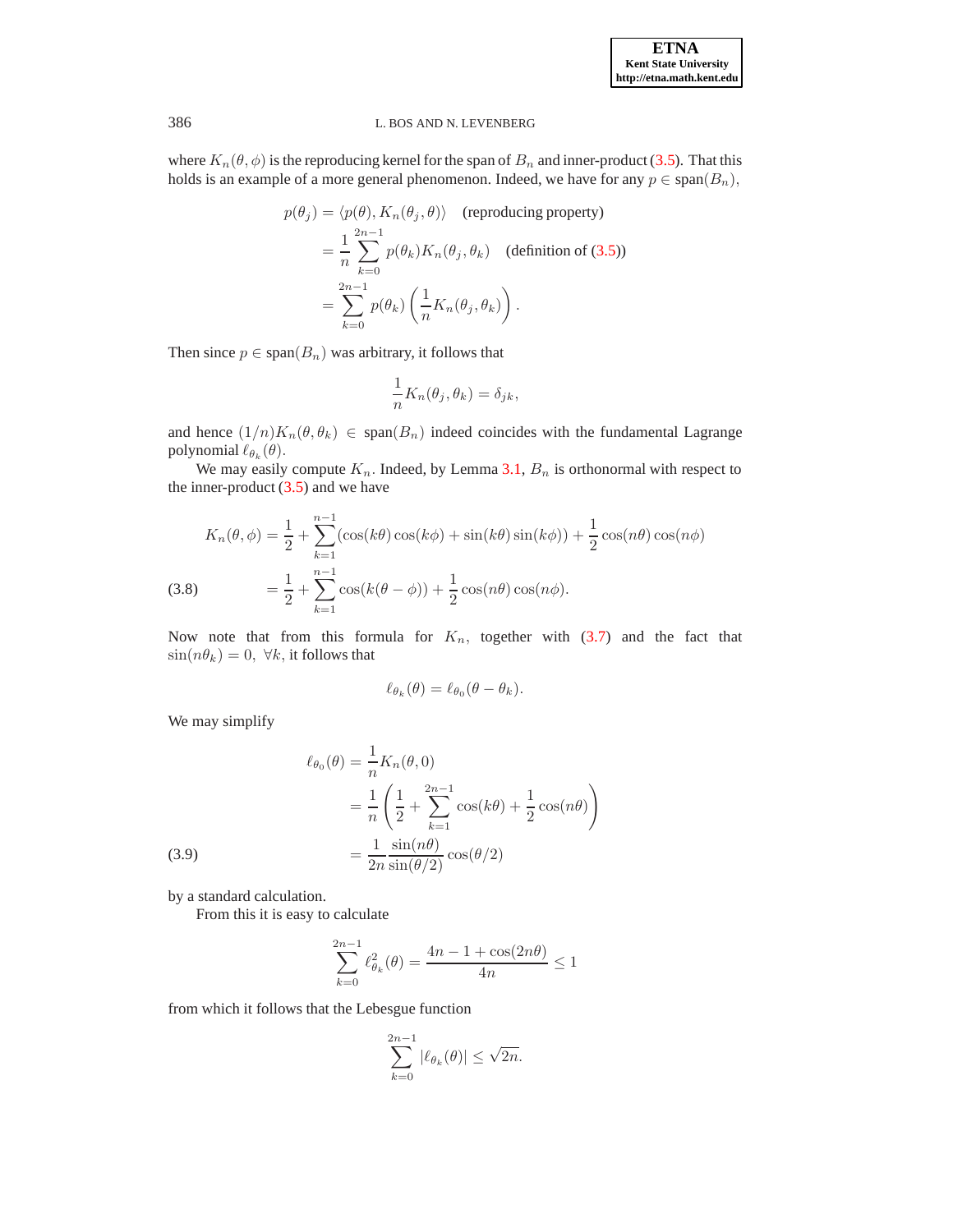A more refined, but standard, calculation shows that actually

<span id="page-10-0"></span>(3.10) 
$$
\sum_{k=0}^{2n-1} |\ell_{\theta_k}(\theta)| = \sum_{k=0}^{2n-1} |\ell_{\theta_0}(\theta - \theta_k)| \leq c \ln(n)
$$

for some constant  $c > 0$ , whose exact value is not important here; see, e.g., [\[11,](#page-20-6) §1.3] for similar calculations.

Further, since

$$
\theta_{2n-k} = (2n - k)\pi/n
$$
  
=  $2\pi - k\pi/n$   
=  $2\pi - \theta_k$   
=  $-\theta_k$  mod  $2\pi$ ,

we have

$$
\ell_{\theta_{2n-k}}(\theta) = \ell_{\theta_0}(\theta - \theta_{2n-k})
$$
  
=  $\ell_{\theta_0}(\theta + \theta_k)$   
=  $\ell_{\theta_0}(-\theta - \theta_k)$  (since  $\ell_{\theta_0}$  is even)  
=  $\ell_{\theta_k}(-\theta)$ .

We may use these symmetry properties to obtain a relation between the *trigonometric* fundamental Lagrange polynomials for the angles  $\theta_k$  and the *algebraic* fundamental Lagrange polynomials for the points  $x_k = \cos(\theta_k) \in [-1, 1]$ . (We emphasize that there are exactly  $n+1$ different  $x_k$  as  $x_{2n-k} = x_k$ , as is easily seen.)

Specifically, note that  $\ell_{\theta_0}(\theta)$  is a combination of cosines only and hence even in  $\theta$ . Therefore the substitution  $x = cos(\theta)$  results in an algebraic polynomial of degree n,

$$
\mathcal{L}_{x_0}(x) := \ell_{\theta_0}(\theta), \quad x = \cos(\theta).
$$

It is easy to check that

$$
\mathcal{L}_{x_0}(x_k) = \ell_{\theta_0}(\theta_k) = \delta_{k0},
$$

and hence  $\mathcal{L}_{x_0}(x)$  is the algebraic Lagrange polynomial for  $x_0$  among the  $n + 1$  points  $x_k$ . Similarly,  $\ell_{\theta_n}(\theta)$  is also even in  $\theta$  and so

$$
\mathcal{L}_{x_n}(x) := \ell_{\theta_n}(\theta), \quad x = \cos(\theta)
$$

is the algebraic fundamental Lagrange polynomial corresponding to  $x_n$ .

The construction for  $\mathcal{L}_{x_k}(x)$ ,  $0 < k < n$  is slightly different. Although in this case  $\ell_{\theta_k}(\theta)$  is *not* even, the combination

$$
\ell_{\theta_k}(\theta) + \ell_{\theta_{2n-k}}(\theta) = \ell_{\theta_k}(\theta) + \ell_{\theta_k}(-\theta)
$$

is even. It is easy then to check that

$$
\mathcal{L}_{x_k}(x) = \ell_{\theta_k}(\theta) + \ell_{\theta_{2n-k}}(\theta), \quad x = \cos(\theta), \ 0 \le \theta \le \pi,
$$

for  $0 < k < n$ .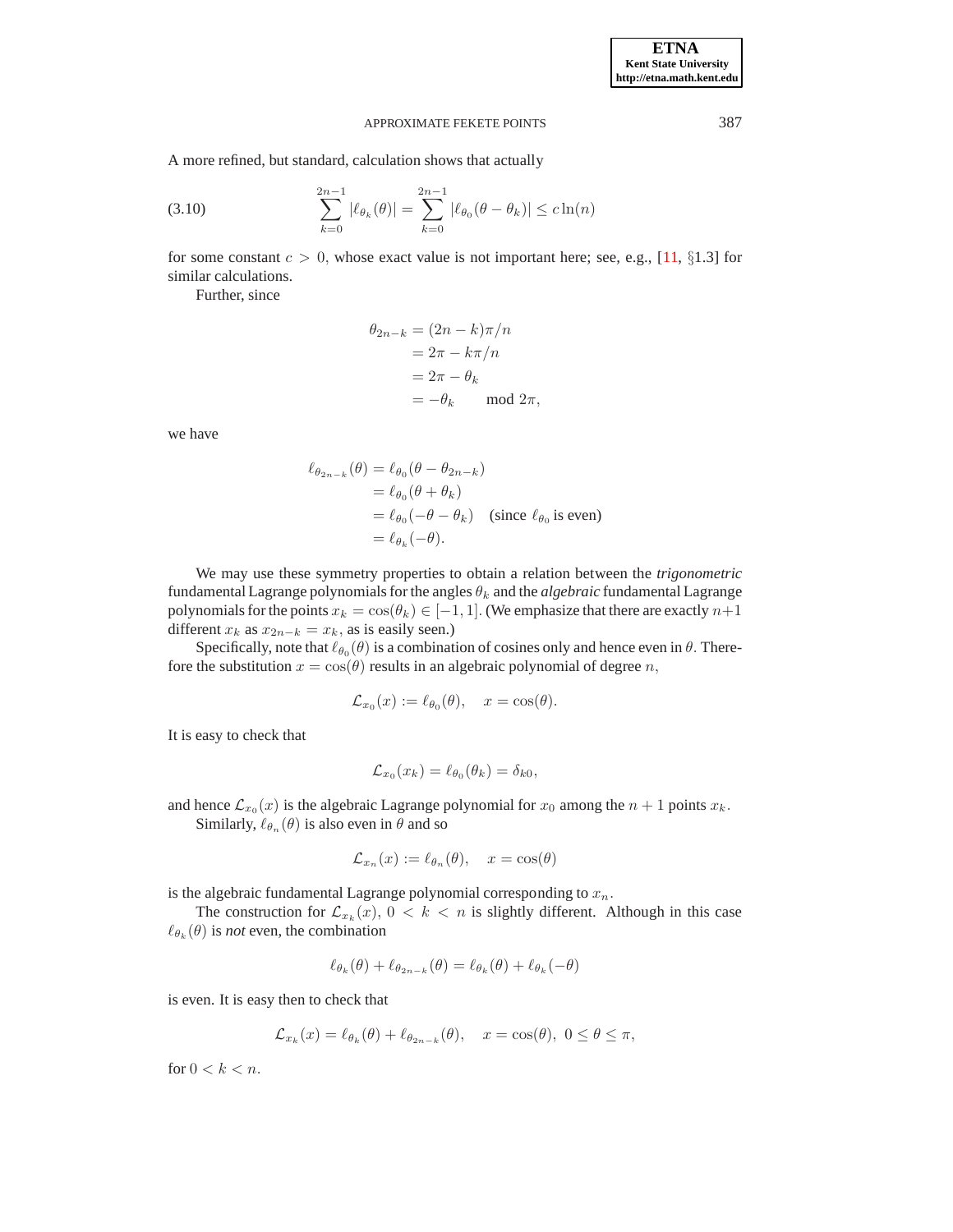It follows that the algebraic Lebesgue function (for the extended Chebyshev points)

$$
\sum_{k=0}^{n} |\mathcal{L}_{x_k}(x)| = |\ell_{\theta_0}(\theta)| + \sum_{k=1}^{n-1} |\ell_{\theta_k}(\theta) + \ell_{\theta_{2n-k}}(\theta)| + |\ell_{\theta_n}(\theta)|
$$
  

$$
\leq \sum_{k=0}^{2n-1} |\ell_{\theta_k}(\theta)|
$$
  

$$
\leq c \ln(n) \text{ (by (3.10)).}
$$

**3.3. Using a general orthonormal basis.** Suppose that  $\mu$  is a (regular) measure on  $[-1, 1]$  with associated inner-product

<span id="page-11-0"></span>(3.11) 
$$
\langle f, g \rangle := \int_{-1}^{1} f(x)g(x)d\mu(x).
$$

We consider an orthonormal basis

$$
B_n := \{P_0, P_1, \cdots, P_n\} \subset \mathcal{P}_n([-1, 1])
$$

for the polynomials of degree at most  $n, \mathcal{P}_n([-1, 1]).$ 

The columns of the Vandermonde matrix are then

$$
\vec{V}(x) = \begin{bmatrix} P_0(x) \\ P_1(x) \\ \vdots \\ P_n(x) \end{bmatrix}
$$

with norm (squared)

$$
\|\vec{V}(x)\|_2^2 = \sum_{k=0}^n P_k^2(x).
$$

Note that this just the diagonal of the reproducing kernel for the space  $\mathcal{P}_n([-1, 1])$  with inner-product [\(3.11\)](#page-11-0), sometimes also referred to as the reciprocal of the associated Christoffel function. To emphasize this relation we set

$$
K_n(x) := \sum_{k=0}^n P_k^2(x),
$$

so that

$$
\|\vec{V}(x)\|_2 = \sqrt{K_n(x)}.
$$

To the measure  $\mu$  is associated the corresponding Gauss-Christoffel quadrature formula. Specifically, if  $a_0, a_1 \cdots, a_n \in (-1, 1)$  are the zeros of  $P_{n+1}(x)$ , then, for all polynomials  $Q(x)$  of degree at most  $2n + 1$ ,

<span id="page-11-1"></span>(3.12) 
$$
\int_{-1}^{1} Q(x) d\mu(x) = \sum_{k=0}^{n} w_k Q(a_k),
$$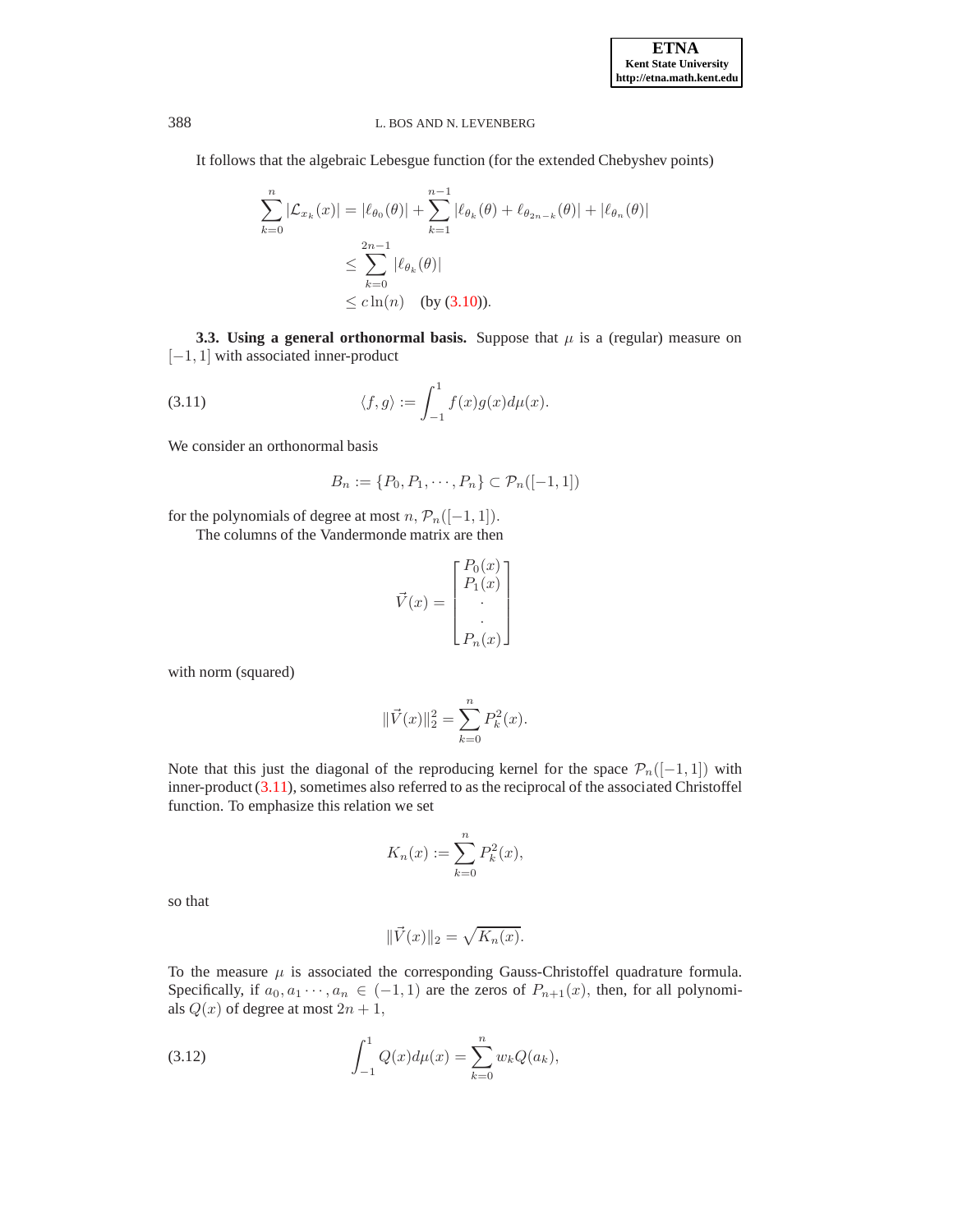where the weights are given by

$$
w_k = \frac{1}{K_n(a_k)}.
$$

Now consider the normalized columns

$$
\vec{U}(x) := \frac{1}{\|\vec{V}\|_2} \vec{V}(x) = \frac{1}{\sqrt{K_n(x)}} \begin{bmatrix} P_0(x) \\ P_1(x) \\ \vdots \\ P_n(x) \end{bmatrix}.
$$

Specializing to  $x = a_k$ , we have

$$
\vec{U}(a_k) = \frac{1}{\sqrt{K_n(a_k)}} \begin{bmatrix} P_0(a_k) \\ P_1(a_k) \\ \vdots \\ P_n(a_k) \end{bmatrix} = \sqrt{w_k} \begin{bmatrix} P_0(a_k) \\ P_1(a_k) \\ \vdots \\ P_n(a_k) \end{bmatrix}.
$$

Define the matrix

$$
U = [\vec{U}(a_0), \vec{U}(a_1), \cdots, \vec{U}(a_n)] \in \mathbb{R}^{(n+1)\times (n+1)}.
$$

The *i*th row of  $U$  is the vector

$$
U_i := [\sqrt{w_0} P_i(a_0), \sqrt{w_1} P_i(a_1), \cdots, \sqrt{w_n} P_i(a_n)],
$$

so that the euclidean inner-product of  $U_i$  and  $U_j$ , by Gauss-Christoffel quadrature [\(3.12\)](#page-11-1), is

$$
U_i \cdot U_j = \sum_{k=0}^n w_k P_i(a_k) P_j(a_k)
$$
  
= 
$$
\int_{-1}^1 P_i(x) P_j(x) d\mu(x) \quad \text{(since } \deg(P_i P_j) \le 2n)
$$
  
= 
$$
\delta_{ij}, \quad \text{(the Kronecker delta)}
$$

since the polynomials  $P_i$  are orthonormal.

In other words, the rows of the matrix U are orthonormal vectors. It follows that U is an orthogonal matrix and that also the columns of  $U$  are orthonormal vectors, i.e.,

$$
\vec{U}(a_i)\cdot\vec{U}(a_j)=\delta_{ij}.
$$

Now, if we apply the Sommariva-Vianello algorithm to the normalized colums,  $\vec{U}(x)$ , all of length 1, the first point chosen will be random, as there is no way for the Algorithm to distinguish first points. However, if by some means, we set the first point to  $x_0 = a_j$  for some  $j, 0 \le j \le n$ , then since the vectors  $\vec{U}(a_i), i \ne j$ , are orthogonal to  $\vec{U}(a_j)$  (and to each other), the remaining *n* points selected by the algorithm will be just the  $a_i$ ,  $i \neq j$ , in some random order.

To summarize, if the Sommariva-Vianello algorithm, using an orthonormal basis, is applied to normalized columns *and* the first point is (artificially) set to one of the Gauss-Christoffel quadrature points, then the Algorithm selects precisely the Gauus-Christoffel quadrature points associated to the measure of orthogonality. We remark that if, on the other hand, the first point is *not* so set, the first point would be randomly chosen in the interval and would in general be a poor choice (although the algorithm would eventually self-correct).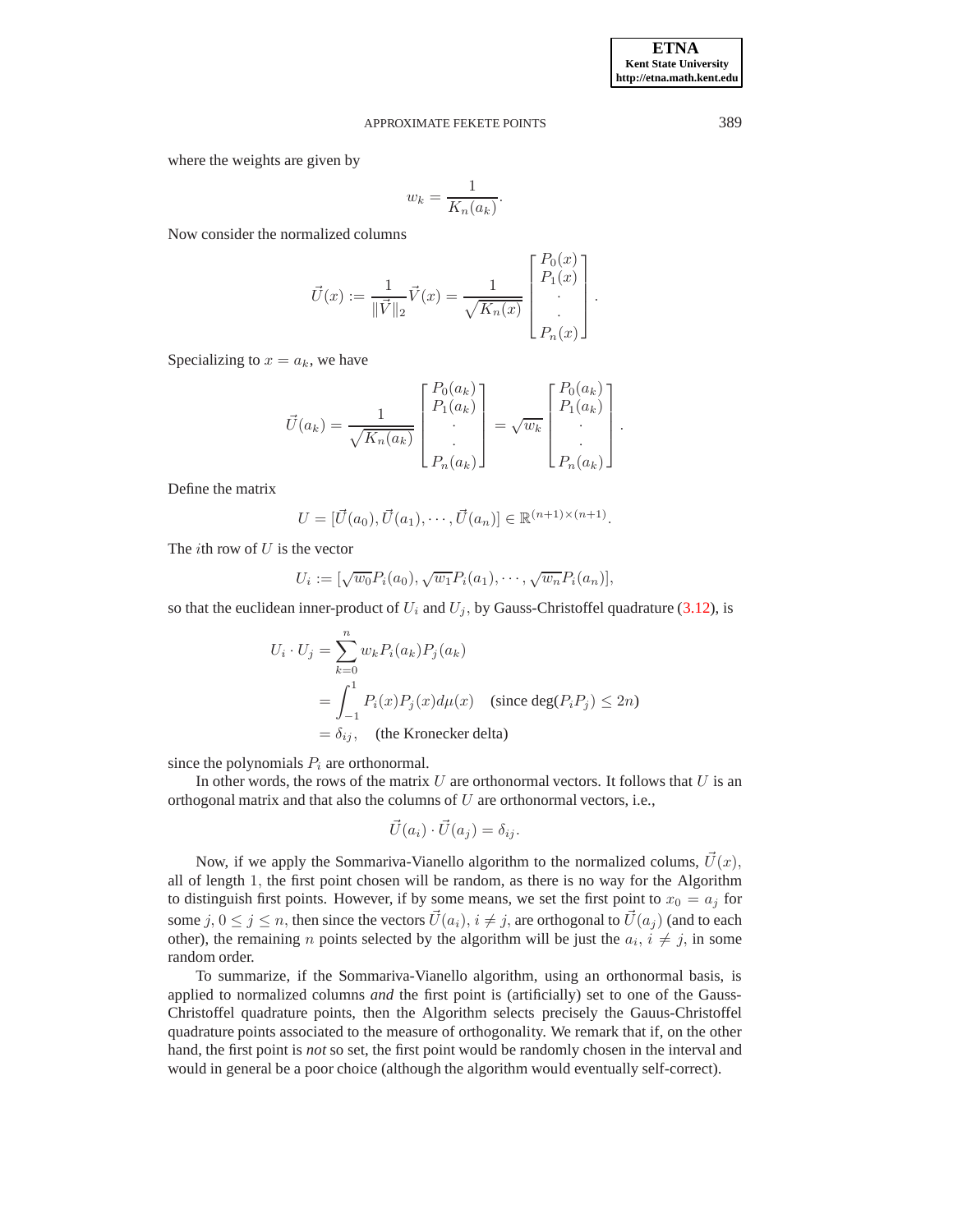**3.3.1. An illustrative example.** When we normalize the columns to have length one, it is also possible that the Algorithm selects good interpolation points, other than the Gauss-Christoffel points, depending on how the first point is set. For example, consider the measure

$$
d\mu = \frac{1}{\sqrt{1 - x^2}} dx.
$$

The orthonormal polynomials with respect to this measure are the Chebyshev polynomials of the first kind. Specifically,

$$
B_n = \sqrt{\frac{2}{\pi}} \{ \frac{1}{\sqrt{2}}, T_1(x), T_2(x), \cdots, T_n(x) \},\
$$

so that

$$
\vec{V}(x) = \sqrt{\frac{2}{\pi}} \begin{bmatrix} 1/\sqrt{2} \\ T_1(x) \\ T_2(x) \\ \vdots \\ T_n(x) \end{bmatrix}.
$$

If we set  $x = \cos(\theta)$  and  $y = \cos(\phi)$ , then we may compute

<span id="page-13-0"></span>(3.13) 
$$
\vec{V}(x) \cdot \vec{V}(y) = \frac{2}{\pi} \left\{ \frac{1}{2} + \sum_{k=0}^{n} T_k(x) T_k(y) \right\} \n= \frac{2}{\pi} \left\{ \frac{1}{2} + \sum_{k=0}^{n} \cos(k\theta) \cos(k\phi) \right\} \n= \frac{1}{2\pi} \left\{ \frac{\sin((n+1/2)(\theta - \phi))}{\sin(\frac{\theta - \phi}{2})} + \frac{\sin((n+1/2)(\theta + \phi))}{\sin(\frac{\theta + \phi}{2})} \right\},
$$

by a standard calculation.

We note that the Gauss-Christoffel quadrature points are the zeros of  $T_{n+1}(x)$ , i.e.,

$$
a_k = \cos(\frac{2k+1}{2(n+1)}\pi),
$$
  $k = 0, 1, \dots, n.$ 

By the general theory of the previous section (or else by direct calculation), it follows that  $\{\vec{V}(a_k)\}\$ is a set of orthogonal vectors.

But notice that by  $(3.13)$ , if we set

$$
b_k = \cos(\frac{2k}{2n+1}\pi),
$$
  $k = 0, 1, \dots, n,$ 

then the set of vectors

$$
\left\{\vec{V}(b_k)\,:\,k=0,1,\cdots,n\right\}
$$

is also orthogonal. It follows that if we (artificially) set the first point to  $x_0 = b_0 =$  $cos(0) = 1$ , a not unnatural choice, then the Algorithm applied to normalized colums will select the points  $b_k$  in some random order.

Note, however, that these selected points are *not* symmetric, specificially,  $x = 1$  is included, but  $x = -1$  is not. We record, for comparison's sake, that for 21 points (degree 20), the Vandermonde determinant is approximately  $5.796 \cdot 10^{10}$  and the Lebesgue constant approximately 3.3.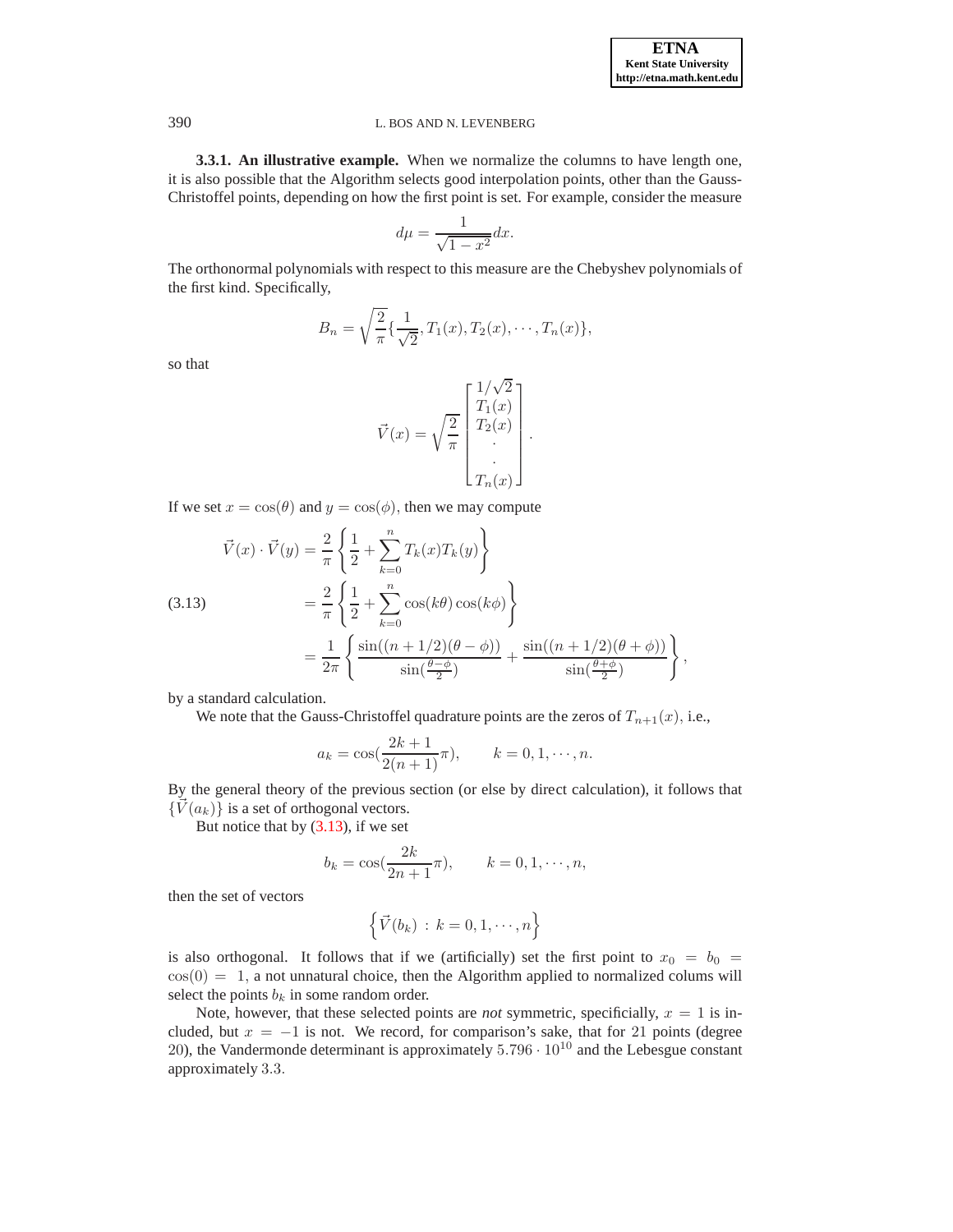**3.4. Gram determinants and other bases.** The volume of the parallelotope generated by the vectors  $\vec{V}_1, \vec{V}_2, \dots, \vec{V}_k \in \mathbb{R}^n$  is given by the associated Gram determinant. Specifically,

$$
\text{Vol}^2(\vec{V}_1, \vec{V}_2, \cdots, \vec{V}_k) = \det \left( \begin{bmatrix} \vec{V}_i \cdot \vec{V}_j \end{bmatrix}_{1 \le i, j \le k} \right)
$$

$$
=: g(\vec{V}_1, \vec{V}_2, \cdots, \vec{V}_k).
$$

For more information on Gram determinants, see, for example, [\[6,](#page-20-7) §8.7].

The continuous version of the Sommariva-Vianello algorithm can then be re-phrased as (1) The first point  $x_1 \in K$  is chosen to maximize  $\|\vec{V}(x)\|_2$ .

(2) Given  $x_1, x_2, \dots, x_k$  the  $(k + 1)$ st point  $x_{k+1} \in K$  is chosen so that the Gram determinant,

$$
g(\vec{V}(x_1), \vec{V}(x_2), \cdots, \vec{V}(x_k), \vec{V}(x_{k+1})),
$$

is as large as possible.

**3.4.1. The standard basis.** In this section we briefly consider the use of the standard polynomial basis,

$$
B_n := \{1, x, x^2, \cdots, x^{n-1}\}.
$$

In this case the columns of the Vandermonde matrix are

$$
\vec{V}(x) = \begin{bmatrix} 1 \\ x \\ x^2 \\ \vdots \\ x^{n-1} \end{bmatrix}.
$$

Then we compute

$$
\vec{V}(x) \cdot \vec{V}(y) = \sum_{k=0}^{n-1} x^k y^k = \begin{cases} \frac{(xy)^n - 1}{xy - 1} & \text{: } xy \neq 1 \\ n & \text{: } xy = 1 \end{cases}.
$$

In particular, for  $x = y$ ,

$$
\|\vec{V}(x)\|^2 = \sum_{k=0}^{n-1} x^{2k} = \begin{cases} \frac{x^{2n}-1}{x^2-1} & \text{if } x \neq \pm 1 \\ n & \text{if } x = \pm 1 \end{cases}.
$$

Clearly,  $\|\vec{V}(x)\|$  is maximized for  $x = \pm 1$  and the algorithm will choose one of these at random. Let us suppose without loss of generality that the first point chosen is  $x_1 = +1$ . In general, it is difficult to calculate the precise points that the algorithm chooses. For  $n$  even it is not too difficult to show that the second point is  $x_2 = -1$ . Specifically, the second point will be the one for which  $g(\vec{V}(1), \vec{V}(x))$  is maximal. But we calculate

$$
g(\vec{V}(1), \vec{V}(x)) = \begin{vmatrix} \vec{V}(1) \cdot \vec{V}(1) & \vec{V}(1) \cdot \vec{V}(x) \\ \vec{V}(x) \cdot \vec{V}(1) & \vec{V}(x) \cdot \vec{V}(x) \end{vmatrix}
$$
  
= 
$$
\begin{vmatrix} n & \vec{V}(1) \cdot \vec{V}(x) \\ \vec{V}(x) \cdot \vec{V}(1) & \vec{V}(x) \cdot \vec{V}(x) \end{vmatrix}
$$
  
= 
$$
n \|\vec{V}(x)\|^2 - (\vec{V}(x) \cdot \vec{V}(1))^2.
$$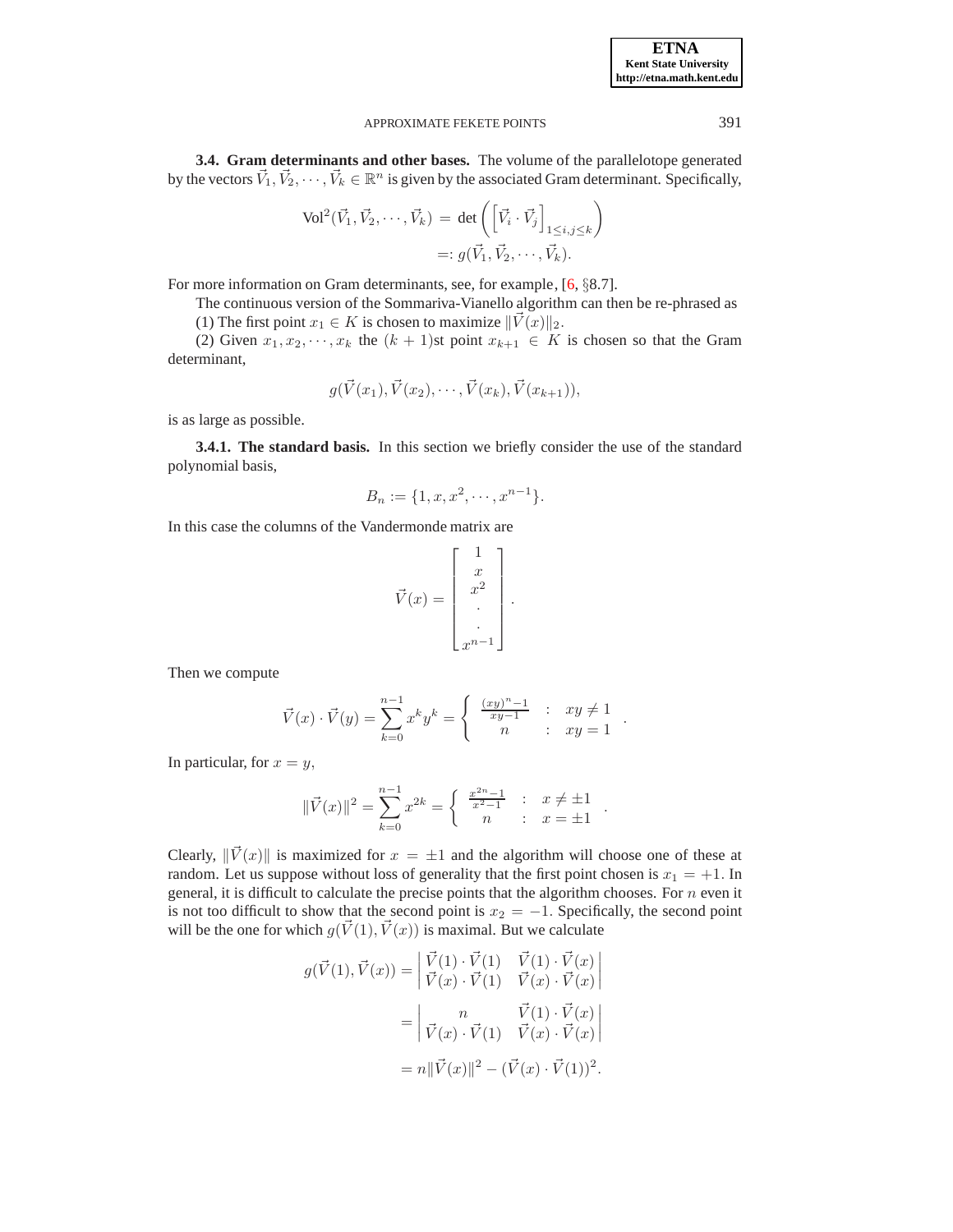We claim that, for n even, this is maximized for  $x = -1$ . To see this, first note that then

$$
\vec{V}(-1) \cdot \vec{V}(1) = \frac{(-1)^n - 1}{-1 - 1} = 0
$$

and hence, for all  $x \in [-1, 1]$ ,

$$
g(\vec{V}(1), \vec{V}(x)) = n||\vec{V}(x)||^2 - (\vec{V}(x) \cdot \vec{V}(1))^2
$$
  
\n
$$
\leq n||\vec{V}(x)||^2
$$
  
\n
$$
\leq n^2 \quad \text{(since } ||\vec{V}(x)||^2 \leq n)
$$
  
\n
$$
= n||\vec{V}(-1)||^2 - (\vec{V}(-1) \cdot \vec{V}(1))^2
$$
  
\n
$$
= g(\vec{V}(1), \vec{V}(-1)).
$$

In other words,  $g(\vec{V}(1), \vec{V}(x))$  is indeed maximized for  $x = -1$  and  $x_2 = -1$  will be the second point chosen.

If  $n$  is odd, then

$$
\vec{V}(-1) \cdot \vec{V}(1) = \frac{(-1)^n - 1}{-1 - 1} = 1 \neq 0,
$$

and already proving that  $x_2 = -1$  (although we conjecture that is the case) seems to be a bit difficult.

To see the effect of the basis, we will compute the four points chosen for  $n = 4$  using both the standard and Chebyshev basis.

Continuing with the standard basis, since  $n = 4$  is even we already know that  $x_1 = +1$ (by choice) and  $x_2 = -1$ . Let us compute  $x_3$ . This will be the point for which  $g(\vec{V}(1), \vec{V}(-1), \vec{V}(x))$  is maximized. But

$$
g(\vec{V}(1), \vec{V}(-1), \vec{V}(x)) = \begin{vmatrix} \vec{V}(1) \cdot \vec{V}(1) & \vec{V}(1) \cdot \vec{V}(-1) & \vec{V}(1) \cdot \vec{V}(x) \\ \vec{V}(-1) \cdot \vec{V}(1) & \vec{V}(-1) \cdot \vec{V}(-1) & \vec{V}(-1) \cdot \vec{V}(x) \\ \vec{V}(x) \cdot \vec{V}(1) & \vec{V}(x) \cdot \vec{V}(-1) & \vec{V}(x) \cdot \vec{V}(x) \end{vmatrix}
$$
  
= 
$$
\begin{vmatrix} 4 & 0 & \frac{1-x^4}{1-x} \\ 0 & 4 & \frac{1-x^4}{1+x} \\ \frac{1-x^4}{1+x} & \frac{1-x^8}{1+x} \end{vmatrix}
$$
  
= 8(1 - x<sup>4</sup>)(1 - x<sup>2</sup>).

The derivative of this expression is

$$
\frac{d}{dx}8(1-x^4)(1-x^2) = 16x(x^2-1)(3x^2+1),
$$

and hence the Gram determinant is maximized at  $x = 0$  and  $x_3 = 0$ .

To find the fourth point, we must maximize

$$
g(\vec{V}(1), \vec{V}(-1), \vec{V}(-1), \vec{V}(0), \vec{V}(x)) = \begin{vmatrix} \vec{V}(1) \cdot \vec{V}(1) & \vec{V}(1) \cdot \vec{V}(-1) & \vec{V}(1) \cdot \vec{V}(0) & \vec{V}(1) \cdot \vec{V}(x) \\ \vec{V}(-1) \cdot \vec{V}(1) & \vec{V}(-1) \cdot \vec{V}(-1) & \vec{V}(-1) \cdot \vec{V}(0) & \vec{V}(-1) \cdot \vec{V}(x) \\ \vec{V}(0) \cdot \vec{V}(1) & \vec{V}(0) \cdot \vec{V}(-1) & \vec{V}(0) \cdot \vec{V}(0) & \vec{V}(0) \cdot \vec{V}(x) \\ \vec{V}(x) \cdot \vec{V}(1) & \vec{V}(x) \cdot \vec{V}(-1) & \vec{V}(x) \cdot \vec{V}(0) & \vec{V}(x) \cdot \vec{V}(x) \end{vmatrix}
$$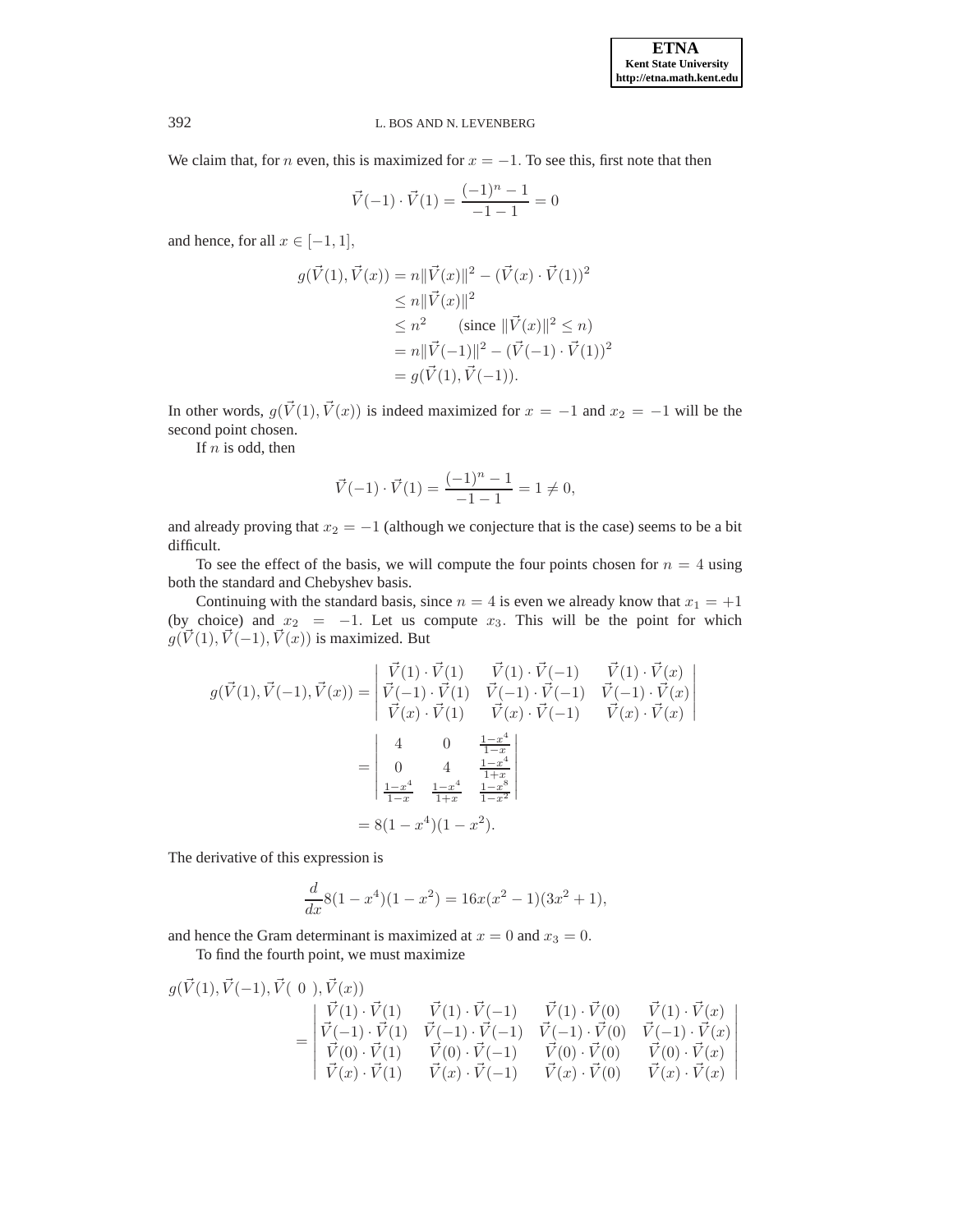= 4 0 1  $\frac{1-x^4}{1-x}$  $1-x$ 0 4 1  $\frac{1-x^4}{1+x}$  $\begin{bmatrix} 0 & 4 & 1 & 1+x \\ 1 & 1 & 1 & 1 \end{bmatrix}$  $\frac{1-x^4}{x-1}$  $\frac{1-x^4}{1-x}$   $\frac{1-x^4}{1+x}$  $\frac{1-x^4}{1+x}$  1  $\frac{1-x^8}{1-x^2}$  $1-x^2$  $\begin{array}{c} \hline \end{array}$ I I I I I I  $\overline{\phantom{a}}$  $= 4x^2(x^2-1)^2.$ 

The derivative of this determinant is

$$
\frac{d}{dx}4x^2(x^2-1)^2 = 8x(x^2-1)(3x^2-1).
$$

Hence the fourth point is  $x_4 = \pm 1/\sqrt{3}$ . In summary, the four points for  $n = 4$  and the standard basis are

$$
\{1,-1,0,\pm 1/\sqrt{3}\}
$$

which are not particularly good for interpolation.

Now let us compute the points for  $n = 4$  using the Chebyshev basis

$$
B_4 = \{T_0(x), T_1(x), T_2(x), T_3(x)\},\
$$

so that

$$
\vec{V}(x) = \begin{bmatrix} T_0(x) \\ T_1(x) \\ T_2(x) \\ T_3(x) \end{bmatrix} = \begin{bmatrix} 1 \\ x \\ 2x^2 - 1 \\ 4x^3 - 3x \end{bmatrix}.
$$

It is easy to check that again  $x_1 = 1$  (by choice) and  $x_2 = -1$ . To find the third point  $x_3$ , we must maximize

$$
g(\vec{V}(1), \vec{V}(-1), \vec{V}(x)) = \begin{vmatrix} \vec{V}(1) \cdot \vec{V}(1) & \vec{V}(1) \cdot \vec{V}(-1) & \vec{V}(1) \cdot \vec{V}(x) \\ \vec{V}(-1) \cdot \vec{V}(1) & \vec{V}(-1) \cdot \vec{V}(-1) & \vec{V}(-1) \cdot \vec{V}(x) \\ \vec{V}(x) \cdot \vec{V}(1) & \vec{V}(x) \cdot \vec{V}(-1) & \vec{V}(x) \cdot \vec{V}(x) \end{vmatrix}
$$
  
= 
$$
\begin{vmatrix} 4 & 0 & 4x^3 + 2x^2 - 2x \\ 0 & 4 & -4x^3 + 2x^2 + 2x \\ 4x^3 + 2x^2 - 2x & -4x^3 + 2x^2 + 2x & 16x^6 - 20x^4 + 6x^2 + 2 \end{vmatrix}
$$
  
= 
$$
32(x^2 - 1)^2(4x^2 + 1).
$$

The derivative of this determinant is

$$
\frac{d}{dx}32(x^2-1)^2(4x^2+1) = 128x(x^2-1)(6x^2-1).
$$

Hence the third point will be  $x_3 = \pm 1/\sqrt{6} = .4082482...$ 

If we take  $x_3 = +1/\sqrt{6}$ , then, after some tedious calculations, we find that the fourth point  $x_4 = (\sqrt{6} - \sqrt{114})/18 = -.457088...$ 

For comparison's sake, the Fekete points are

$$
\{-1, -\frac{1}{\sqrt{5}}, +\frac{1}{\sqrt{5}}, +1\} = \{-1, -.4472135954, +.4472135954, +1\},\
$$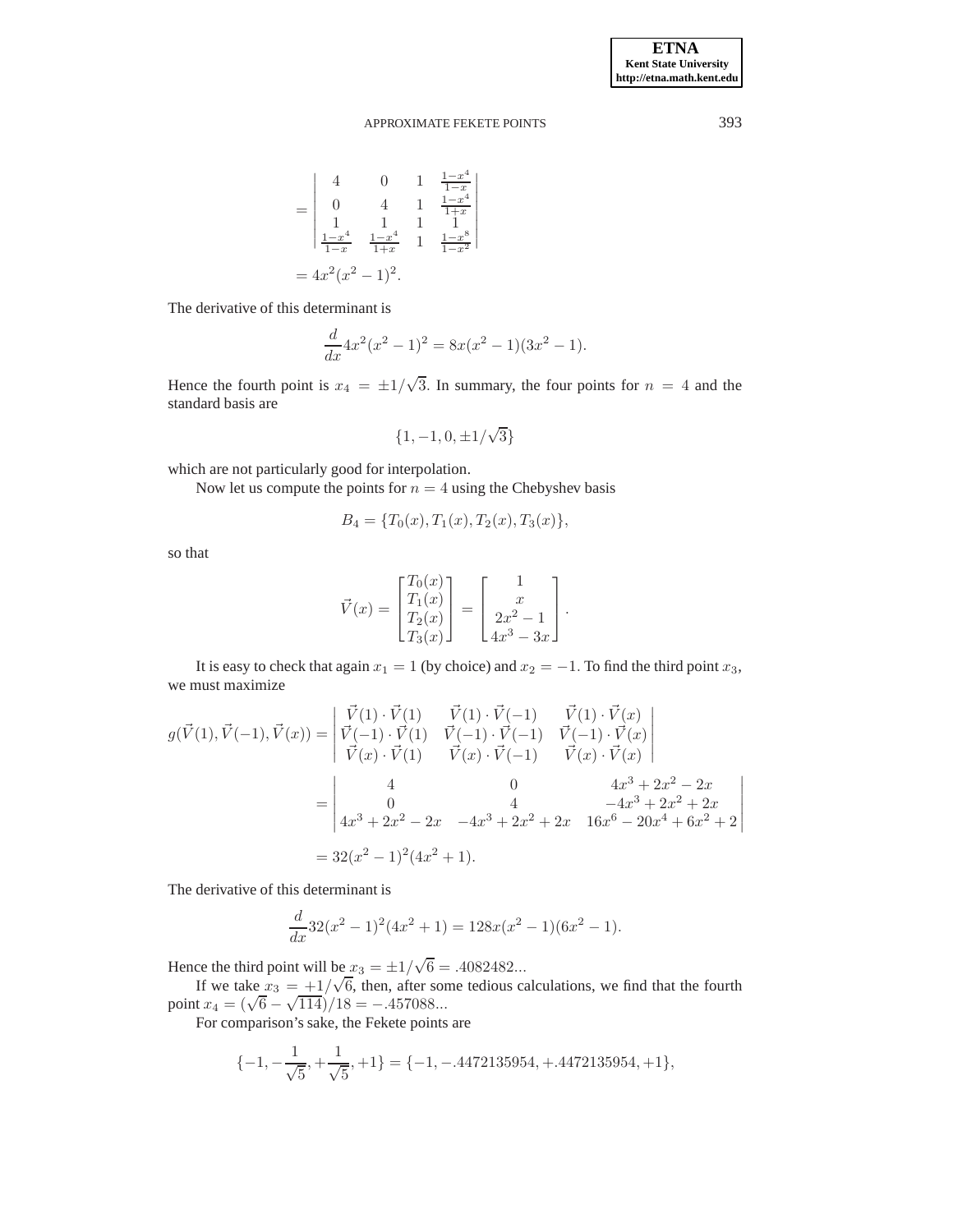**ETNA Kent State University http://etna.math.kent.edu**

and we see that using the Chebyshev basis has produced a better result than for the standard basis.

We mention in passing that for the interval there is always an artificial basis for which the Algorithm selects precisely the true Fekete points. This is, of course, not very useful as one must know the true Fekete points a priori to construct the basis.

PROPOSITION 3.2. *Suppose that*  $K = [-1, 1]$  *and that*  $B_n$  *is the Lagrange basis based at the true Fekete points for* K. *Then the Sommariva-Vianello algorithm will select the true Fekete points in some order.*

*Proof*. Let us denote the set of true Fekete points by

$$
F_n = \{a_0, a_1, \cdots, a_n\}.
$$

Then,

$$
\vec{V}(x) = \begin{bmatrix} \ell_0(x) \\ \ell_1(x) \\ \vdots \\ \ell_n(x) \end{bmatrix},
$$

so that  $\vec{V}(a_i) = \vec{e}_i$ , the standard basis vector. Hence the vectors  $\vec{V}(a_i)$  are mutually orthog-onal. Moreover, by Féjer's Theorem (cf. [\[3\]](#page-20-8)),

$$
\|\vec{V}(x)\|_2^2=\sum_{k=0}^n \ell_k^2(x)\leq 1, \quad x\in[-1,1],
$$

and  $\|\vec{V}(x)\|_2 = 1$  only for  $x \in F_n$ . The result folows.  $\Box$ 

We remark that the same result holds in several variables for any compact set  $K$  and degree  $n$  with the property that the sum of the squares of the fundamental Lagrange polynomials based at the Fekete points is at most one, and attains 1 only at the Fekete points (an unfortunately rare occurence; see, e.g., [\[3\]](#page-20-8) for a discussion of this problem).

Of course, in applications, it will be important to select the "right" basis. In general, we would suggest the use of a basis of polynomials orthonormal with respect to the so-called equilibrium measure for K of potential theory. (For  $K = [-1, 1]$  this would be  $\frac{1}{\pi}$ π 1  $\frac{1}{\sqrt{1-x^2}}dx$ and the orthonormal polynomials are (multiples) of the Chebyshev polynomials; for  $\tilde{K}$  the unit circle this measure is just  $\frac{1}{2\pi}d\theta$  and the orthonormal polynomials are (multiples of) the trigonometric polynomials.) However, for general  $K$  this measure (and the associated polynomials) are difficult to calculate. Sommariva and Vianello [\[12\]](#page-20-1) discuss a form of "iterative improvement" that adjusts the basis dynamically.

<span id="page-17-0"></span>**4. A convergence theorem for**  $K \subset \mathbb{C}$ . In this section, we work in the complex plane C. Although the basis used does have a strong influence on the points the Algorithm selects, it turns out that *asymptotically* the points will have the same distribution, that of the true Fekete points.

For  $x_1, x_2, \dots, x_{n+1} \in \mathbb{C}$ , we let

$$
vdm(x_1, x_2, \cdots, x_{n+1}) := \prod_{i < j} (x_j - x_i)
$$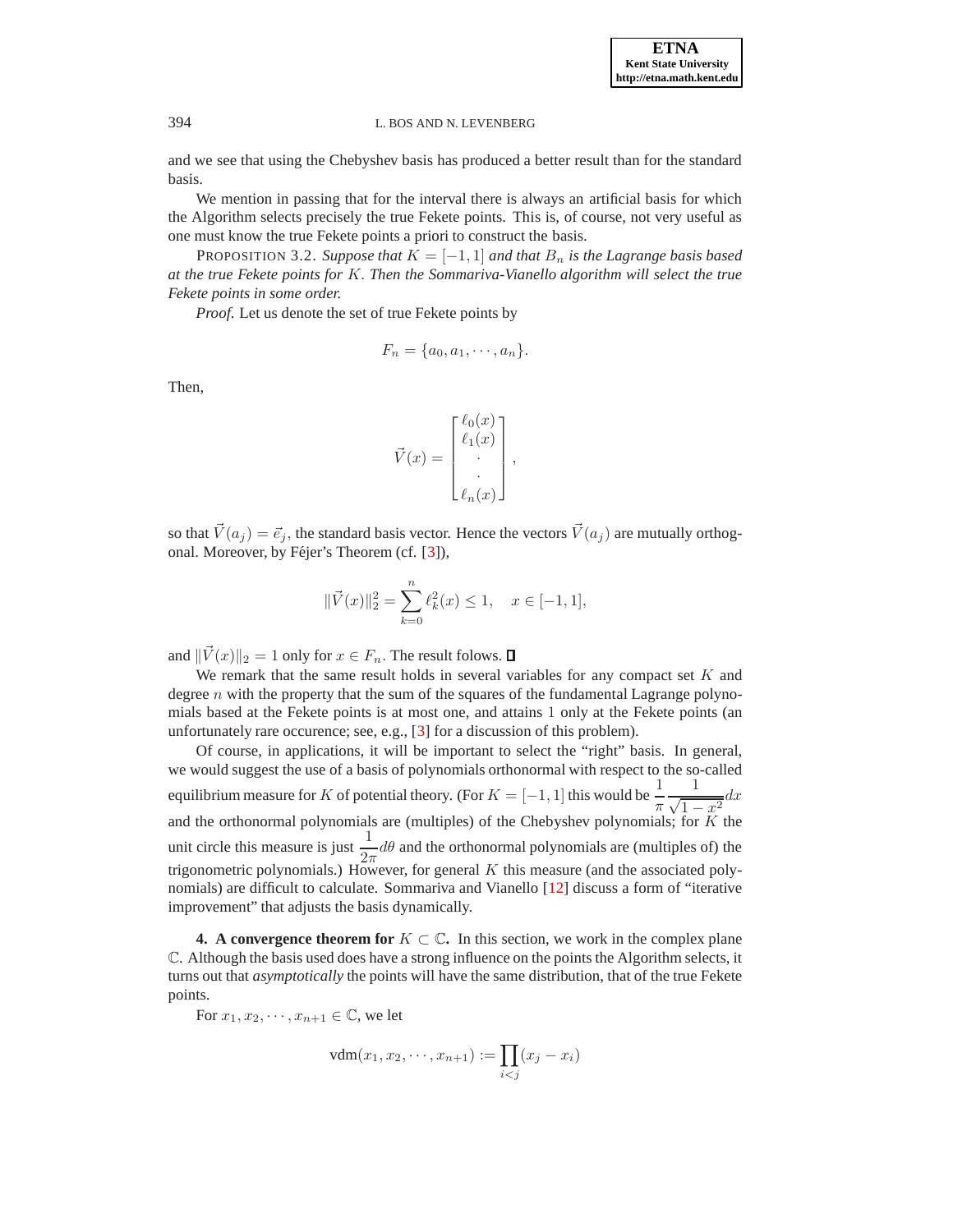denote the Vandermonde determinant for these points with respect to the *standard* basis. For  $K \subset \mathbb{C}$  compact, we call

$$
\tau(K) := \lim_{n \to \infty} \max_{z_1, z_2, \dots, z_{n+1} \in K} |\text{vdm}(z_1, z_2, \dots, z_{n+1})|^{1/{\binom{n+1}{2}}}
$$

the transfinite diameter of K. Thus if  $\{f_1^{(n)}, f_2^{(n)}, \cdots, f_{n+1}^{(n)}\}$  is a set of true Fekete points of degree  $n$  for  $K$ ,

$$
\lim_{n \to \infty} |\text{vdm}(f_1^{(n)}, f_2^{(n)}, \cdots, f_{n+1}^{(n)})|^{1/{n+1 \choose 2}} = \tau(K).
$$

<span id="page-18-0"></span>We formulate a general convergence theorem.

THEOREM 4.1. *Suppose that*  $K = \bigcup_i K_i \subset \mathbb{C}$  *is a finite union of continua (i.e., each*  $K_i$ *is compact and connected, not a single point). Suppose further that*  $\phi : \mathbb{Z}_+ \to \mathbb{R}$  *has the property that*

$$
\lim_{n \to \infty} n^2 \phi(n) = 0
$$

*and that*  $A_n \subset K$ ,  $n = 1, 2, \dots$ , *are discrete subsets of* K *such that for all*  $x \in K$ ,

<span id="page-18-1"></span>
$$
\min_{a \in A_n} |x - a| \le \phi(n).
$$

*Then for any basis the points*  $b_1, ..., b_{n+1} \in A_n \subset K$  *generated by the Sommariva-Vianello Algorithm based on points in* A<sup>n</sup> *satisfy*

$$
\lim_{n \to \infty} |vdm(b_1, ..., b_{n+1})|^{\frac{1}{\binom{n+1}{2}}} = \tau(K)
$$

and the discrete probability measures  $\mu_n := \frac{1}{n+1} \sum_{j=1}^{n+1} \delta_{b_j}$  converge weak-\* to the potential*theoretic equilibrium measure*  $d\mu_K$  *of* K.

REMARK 4.2. For  $K = [-1, 1]$ ,  $d\mu_{[-1,1]} = \frac{1}{\sqrt{1-x^2}} dx$ ; for K the unit circle  $S^1$ ,  $d\mu_{S^1} = \frac{1}{2\pi} d\theta$ . We refer the reader to [\[9\]](#page-20-9) for more on complex potential theory. As an example of the condition [\(4.1\)](#page-18-1), if  $K = [-1, 1]$ ,  $A_n$  consisting of order  $n^{2+\epsilon}$ ,  $\epsilon > 0$ , equally spaced points would suffice.

*Proof.* Suppose that  $\{f_1^{(n)}, f_2^{(n)}, \dots, f_{n+1}^{(n)}\}$  is a set of true Fekete points of degree *n* for K. Let then  $\{a_1, a_2, \dots, a_{n+1}\} \subset A_n$  be such that

$$
|a_i - f_i^{(n)}| \le \phi(n), \qquad i = 1, \dots, n+1,
$$

the existence of which is guaranteed by our hypotheses.

By a result of Kövari and Pommerenke [\[8\]](#page-20-10) it follows that there is a constant  $c_1 > 0$  such that

(4.2) 
$$
|f_i^{(n)} - f_j^{(n)}| \ge \frac{c_1}{n^2}, \quad i \ne j.
$$

Consequently, for  $i \neq j$ ,

$$
|a_i - a_j| = |(a_i - f_i^{(n)}) + (f_i^{(n)} - f_j^{(n)}) + (f_j^{(n)} - a_j)|
$$
  
\n
$$
\ge |f_i^{(n)} - f_j^{(n)}| - |f_i^{(n)} - a_i| - |f_j^{(n)} - a_j|
$$
  
\n
$$
\ge \frac{c_1}{n^2} - 2\phi(n)
$$
  
\n(4.3)  
\n
$$
\ge \frac{c_2}{n^2} \quad \text{for some } c_2 > 0,
$$

**ETNA Kent State University http://etna.math.kent.edu**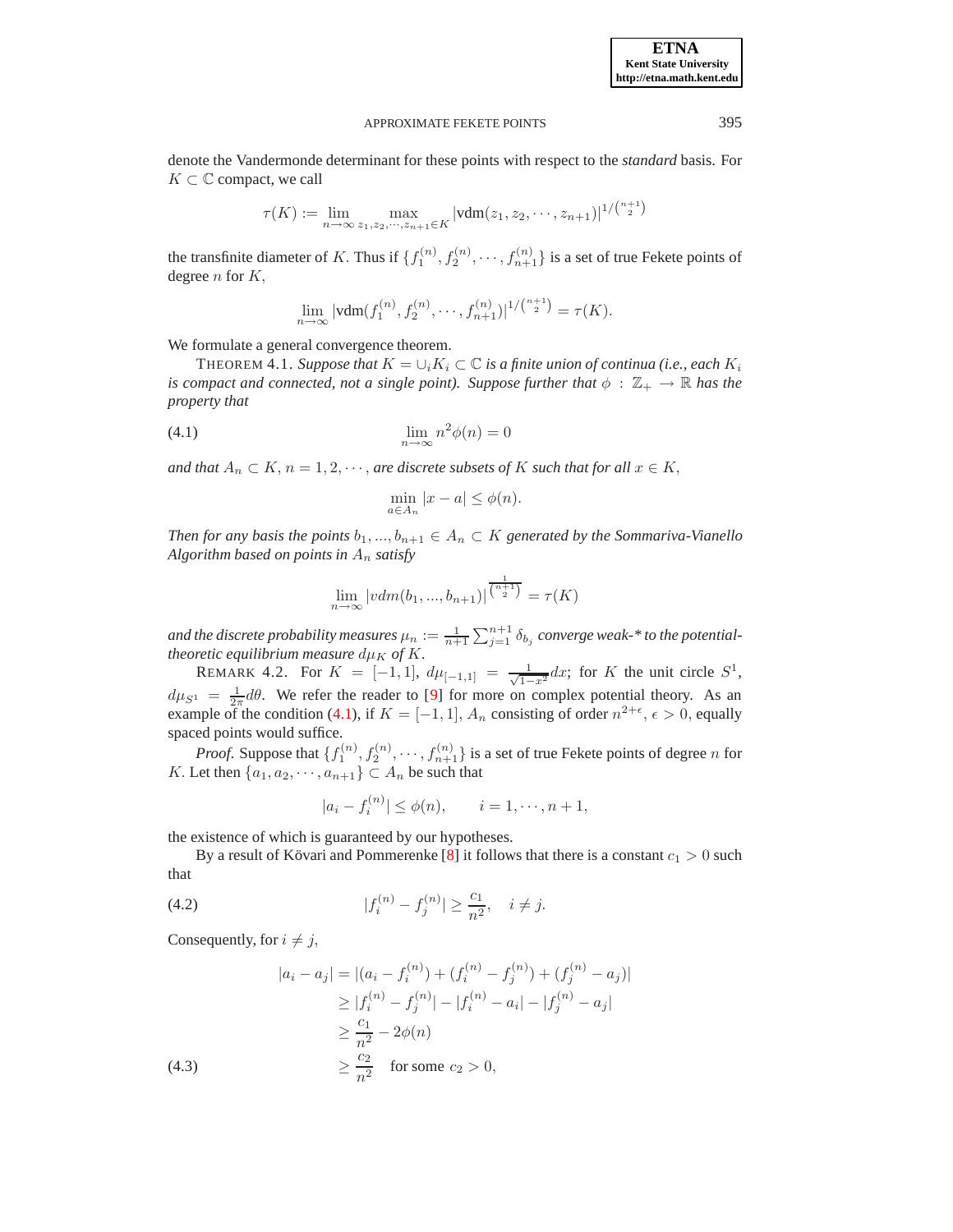since  $\phi(n) = o(1/n^2)$  by [\(4.1\)](#page-18-1). We will first show that

<span id="page-19-0"></span>(4.4) 
$$
\lim_{n \to \infty} |\text{vdm}(a_1, a_2, \cdots, a_{n+1})|^{1/{n+1 \choose 2}} = \tau(K).
$$

To see this, first note that

$$
|\text{vdm}(a_1, a_2, \cdots, a_{n+1})| \leq |\text{vdm}(f_1^{(n)}, f_2^{(n)}, \cdots, f_{n+1}^{(n)})|
$$

by the definition of Fekete points.

Also,

$$
|\text{vdm}(f_1^{(n)}, f_2^{(n)}, \dots, f_{n+1}^{(n)})| = \prod_{i < j} |f_j^{(n)} - f_i^{(n)}|
$$
\n
$$
= \prod_{i < j} |(f_j^{(n)} - a_j) - (f_i^{(n)} - a_i) + (a_j - a_i)|
$$
\n
$$
\leq \prod_{i < j} \left\{ |f_j^{(n)} - a_j| + |f_i^{(n)} - a_i| + |a_j - a_i| \right\}
$$
\n
$$
\leq \prod_{i < j} |a_j - a_i| \prod_{i < j} \left\{ 1 + \frac{|f_j^{(n)} - a_j| + |f_i^{(n)} - a_i|}{|a_j - a_i|} \right\}
$$
\n
$$
\leq \left( \prod_{i < j} |a_j - a_i| \right) \prod_{i < j} \left\{ 1 + \frac{2\phi(n)}{c_2/n^2} \right\}
$$
\n
$$
= \left( \prod_{i < j} |a_j - a_i| \right) \prod_{i < j} \left\{ 1 + \frac{2}{c_2/n^2} \right\}
$$
\n
$$
= |\text{vdm}(a_1, a_2, \dots, a_{n+1})| (1 + c_3 n^2 \phi(n)) \binom{n+1}{2},
$$

where we have set  $c_3 := 2/c_2 > 0$ .

Hence, we have

$$
(1 + c_3 n^2 \phi(n))^{-\binom{n+1}{2}} |\text{vdm}(f_1^{(n)}, \cdots, f_{n+1}^{(n)})| \leq |\text{vdm}(a_1, \cdots, a_{n+1})|
$$
  

$$
\leq |\text{vdm}(f_1^{(n)}, \cdots, f_{n+1}^{(n)})|
$$

and then [\(4.4\)](#page-19-0) follows by taking  $1/{\binom{n+1}{2}}$  roots, and using [\(4.1\)](#page-18-1).

Continuing, suppose that the Sommariva-Vianello Algorithm selects the points  $b_1, b_2 \cdots, b_{n+1} \in A_n \subset K$ . Then Çivril and Magdon-Ismail [\[5\]](#page-20-11) have shown that

$$
|\text{vdm}(b_1, b_2, \cdots, b_{n+1})| \ge \frac{1}{(n+1)!} |\text{vdm}(a_1^*, a_2^*, \cdots, a_{n+1}^*)|,
$$

where  $a_1^*, \dots, a_{n+1}^*$  are the points among  $A_n$  which maximize the Vandermonde determinant. Note that such an inequality is independent of the basis used in calculating the determinant. Hence,

$$
|\text{vdm}(f_1^{(n)}, f_2^{(n)}, \dots, f_{n+1}^{(n)})| \ge |\text{vdm}(b_1, b_2, \dots, b_{n+1})|
$$
  

$$
\ge \frac{1}{(n+1)!} |\text{vdm}(a_1^*, a_2^*, \dots, a_{n+1}^*)|
$$
  

$$
\ge \frac{1}{(n+1)!} |\text{vdm}(a_1, a_2, \dots, a_{n+1})|,
$$